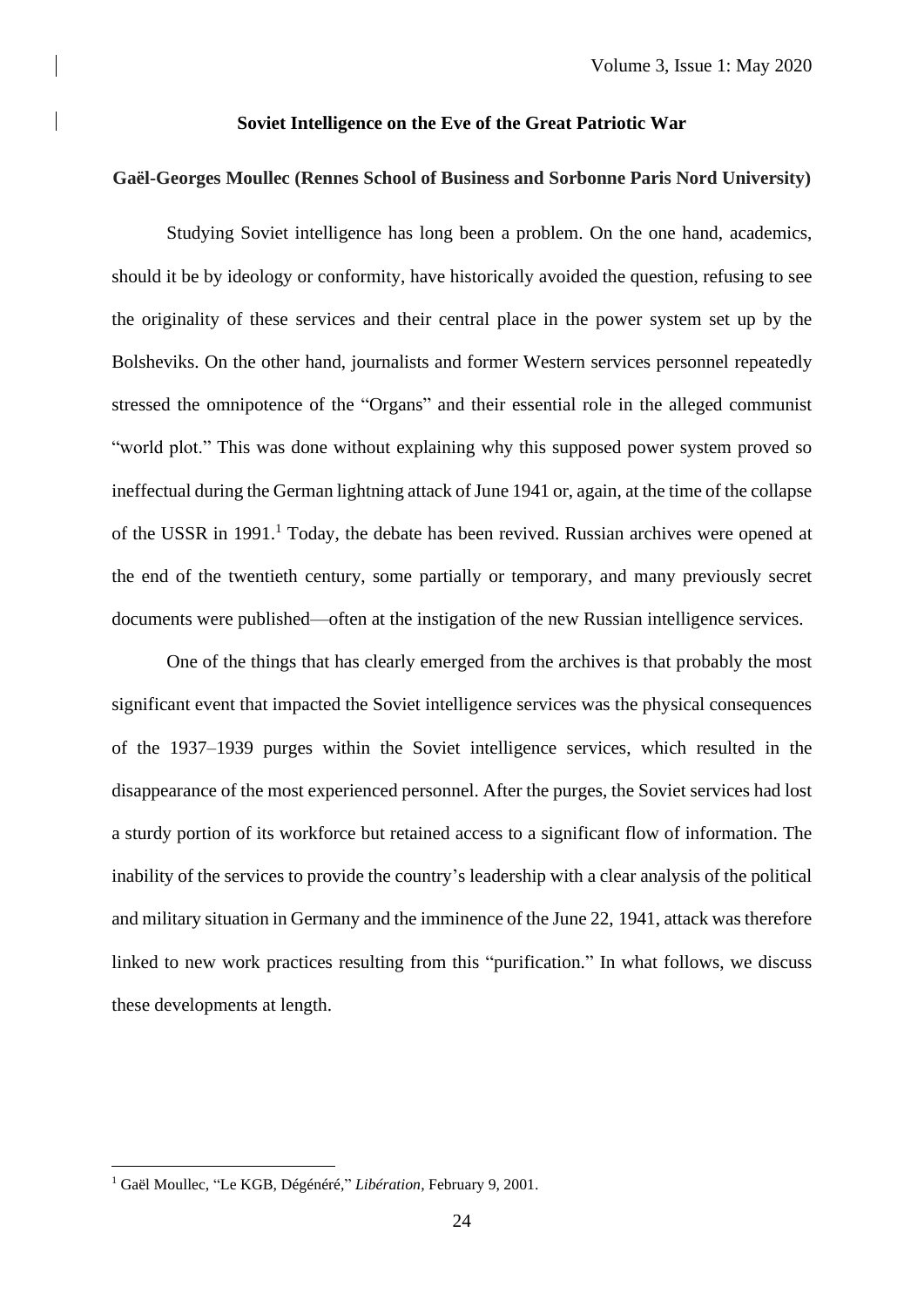# **One Fatherland, 3 + 1 Intelligence Services**

At the end of the 1930s, three Soviet administrations were in charge of acquiring intelligence abroad: the People's Defence Commissariat (NKO); the People's Commissariat for the Navy (NK-VMF); and the People's Commissariat for Internal Affairs (NKVD), which became the People's Commissariat for State Security (NKGB) in February 1941. Each of these services has its own history which, for the moment, is only known in general terms:

*Military Intelligence (NKO)*: On November 5, 1918, a Registration Directorate was created within the Red Army General Staff. Its regulations, adopted on June 19, 1919, made it the "central body of the secret intelligence networks" within the army. In the early 1920s, this department had nearly three hundred employees. Ethnic Latvian Jan Karlovitch Berzin (Pēteris Ķuzis), was its director from March 1924 to 1935.

*Naval Intelligence (NK-VMF)*: Data on this aspect of Soviet intelligence remains very elusive. On the eve of the war, this subdivision of the Navy Headquarters was led by Rear Admiral Zuykov.

*Police Intelligence*: Created on February 6, 1919, within the All-Russian Extraordinary Committee to Combat Counter-Revolution and Sabotage of the [Russian SFSR\)](https://en.wikipedia.org/wiki/Russian_SFSR), otherwise known as the Cheka (*Vserossijskaâ črezvyčajnaâ komissiâ po borʹbe s kontrrevolûciej, spekulâciej i prestupleniâmi po dolžnosti privete Narodnyh Komissarov RSFSR*) this Special Section (Osobyj Otdel)<sup>2</sup> oversaw counterintelligence within the Red Army. This police structure, initially responsible for controlling the army, was also entrusted with intelligence tasks abroad after the Polish campaign of 1920. On December 12, 1920, Felix Edmundovitch Dzerzhinski, the head of the Cheka, ordered the preparation of a decree prohibiting the sending of agents abroad without its authorization and requested the creation of a Foreign Section

<sup>&</sup>lt;sup>2</sup> The Osobyj Otdel of the Cheka, headed initially by Mikhail Sergeyevich Kedrov (born 1878, executed October 28, 1941).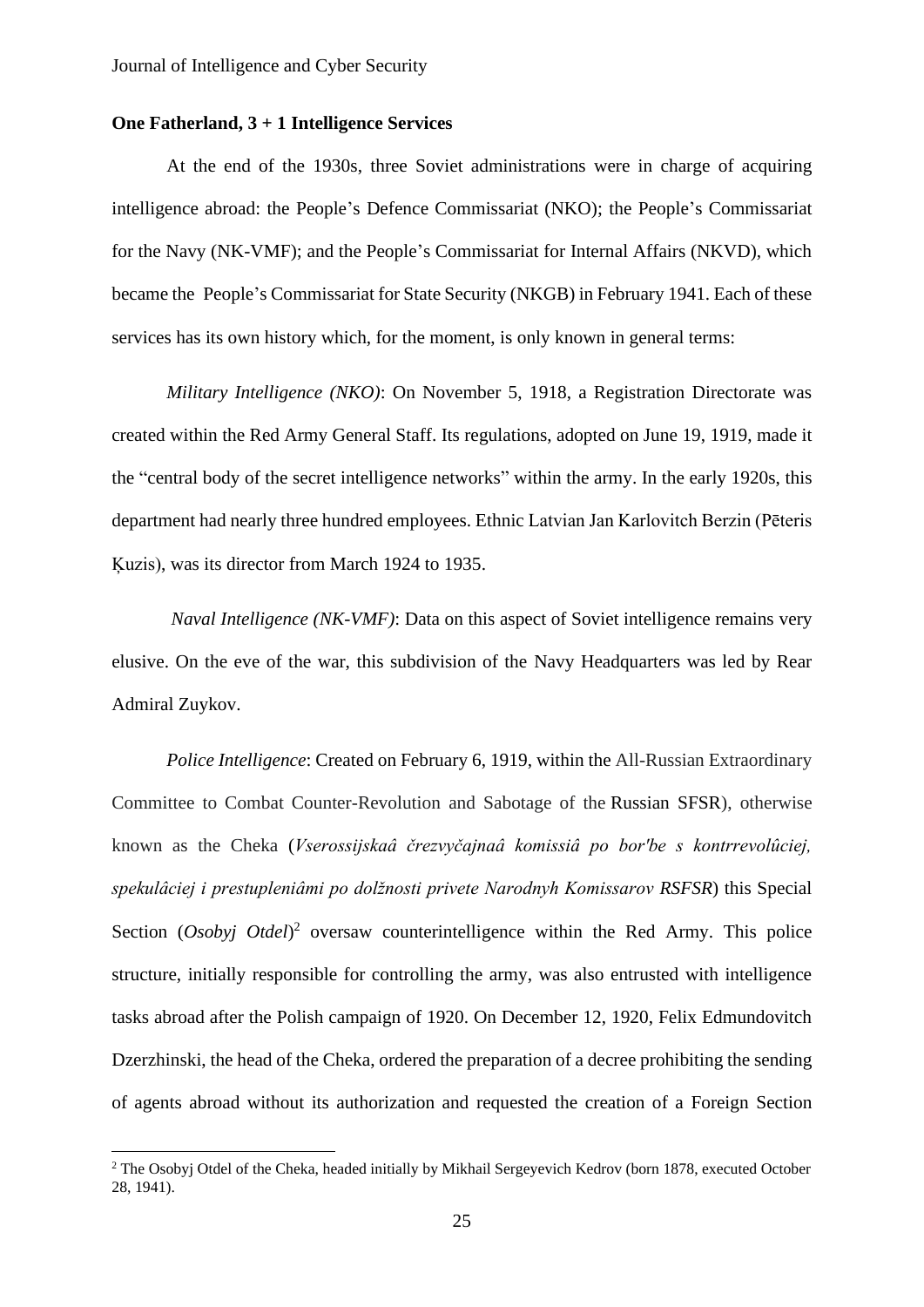within the Cheka and the liquidation of the Foreign Sector of the Special Section. This new Foreign Section was the sole department granted the right to send agents abroad. On December 20, 1919, this was formalised and the Foreign Section took over all the Cheka's actions abroad as well as its relations with the People's Commissariats for Foreign Affairs, Foreign Trade, and the Comintern. 3 Included in a secret operational directorate in January 1921, Soviet police intelligence remained for many years under the leadership of Trilisser (Moskvin). <sup>4</sup> When the Cheka was disbanded in 1922, the police foreign intelligence unit was integrated into its replacement the OGPU, and then into the NKVD in 1934. Composed of seventy people in 1924, this organization had one hundred twenty-two personnel, including sixty-two abroad in 1930.

In addition to the above, intelligence from abroad was gathered via *political intelligence*  channels, namely through the Comintern. The latter was not only a political organization responsible for coordinating the action of the emerging communist parties, it also was a fullyfledged intelligence service, the fourth at the service of the Soviet Union. Thus, a first secret section within Comintern was created on August 8, 1920. Led by the Latvian David Samouilovitch Beïka, the work of this structure was deemed unsatisfactory, and, in June 1921, it was replaced by the International Liaison Section (*OMS, or Otdel meždunarodnoj svâzi*),

<sup>&</sup>lt;sup>3</sup> Comintern, the (Third) Communist International, an international organization that advocated world communism. The Comintern resolved at its Second Congress to "struggle by all available means, including armed force, for the overthrow of the international bourgeoisie." Existed from 1919 to 1943.

<sup>4</sup> Mikhail Abramovich Moskvin (1883–1941) (Real identity Meer Abramovitch Trilisser): Soviet communist and intelligence officer. Head of the GPU Foreign Section. Admitted on December 19, 1922, to the ECCI (The Executive Committee of the Communist International) Standing Clandestine Commission, which on November 1, 1924 became the Standing Commission for Clandestine Work in the Organising Section. Worked at ECCI from 1921 to 1938, member of ECCI, ECCI Presidium and deputy member of the ECCI Secretariat. From 1935 to 1938, the "Moskvin" Secretariat was part of the ECCI Secretariat and was responsible for ECCI's financial matters, the work of the International Liaison and Administration Section. In January 1936, a commission was created "for the control of the qualification of workers in the ECCI apparatus" entitled the "Moskvin Commission." Arrested in November 1938 by the NKVD.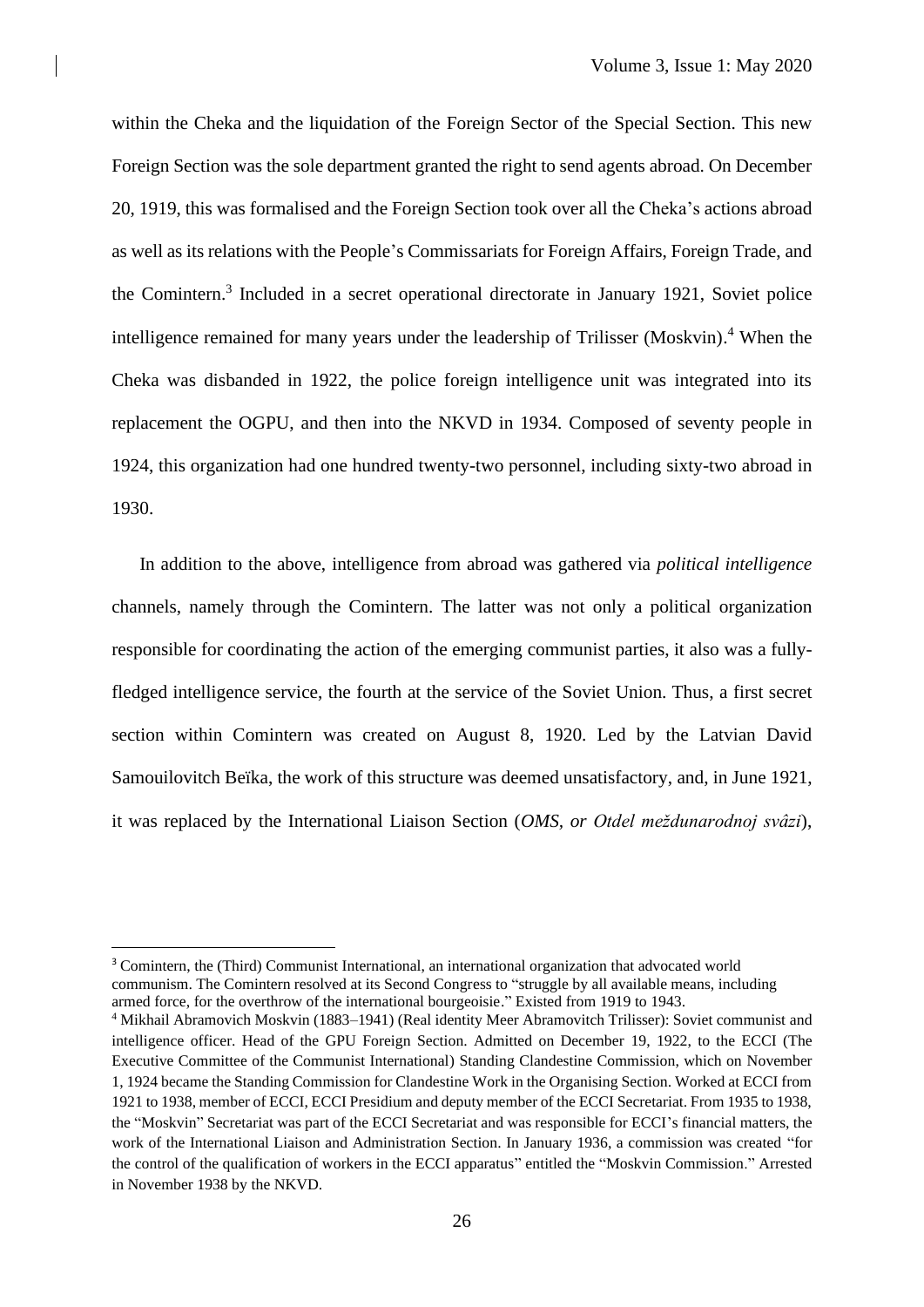placed under the political responsibility of Piatnitski<sup>5</sup> and directed from 1926 to 1936 by Abramov.<sup>6</sup> At first sight, this structure had the same instruments as any of the secret services: agents (legal and illegal), couriers, coders, radios, and a service in charge of preparing false documents. Its workforce increased from thirty-three in 1926 to forty-five in 1927, reaching sixty-five in the mid-1930s.

Rules of the game were quickly adopted between the managers of the various departments. On August 8, 1921, a joint directive from the Cheka (Unschlicht), $^7$  the Military Intelligence (Zeibot), 8 and the Comintern (Zinoviev, Piatnitski) separated the powers of each of the services:

1. Representatives of the Comintern could not be the plenipotentiary of both the Cheka and the Military Intelligence Directorate. In turn, the representatives of the Military Intelligence Directorate and the Cheka cound not act as representatives of the Comintern or any of its sections.

<sup>&</sup>lt;sup>5</sup> Iosif Aronovitch Piatnitski (1882–1939). PCR(b) official, ECCI official (1921–1936). Deputy member of the ECCI from 1924, member of the ECCI and its Presidium from 1928. From 1936 to 1938, worked in the Central Control Commission of the Communist Party of the Soviet Union (PCR(b)) apparatus. Victim of repression.

<sup>6</sup> Aleksandr Lazarevitch Abramov (1895–1937) (alias Aleksandrov, Mirov, Lazarev). Came from a bourgeois family. Member of the PCR(b) from 1916. Studied in Germany. Participated in the February and October Revolutions in Moscow. In 1920–1921, head of the liaison point of the International Liaison Section (OMS, Otdel meždunarodnoj svâzi) of the ECCI and Second Secretary at the USSR Embassy in Germany. Representative of the ECCI in Germany (1924–1926). From June 1926 to October 1936, head of the International Liaison Section of ECCI. Head of operations in Spain at the Directorate of Intelligence of the Red Army, convicted and executed during the repressions of the late 1930s.

<sup>7</sup> Joseph Stanislavovitch Unschlicht (1879–1938). Member of the Russian Social Democratic Labour Party (POSDR) since 1900. In October 1917, member of the Petrograd Revolutionary Military Committee. Member of the People's Commissariat for Internal Affairs since December 1917. In 1921–1923, Deputy Chairman of the OGPU. In 1923, member of the Revolutionary Military Committee of the USSR. Candidate member to the Central Committee of the RCP (b) from 1925 to 1937. Chief of the Civil Aviation Branch in 1933–1935. Arrested, sentenced, and executed as an "enemy of the People" in 1938. Rehabilitated in 1954.

<sup>8</sup> Arvid Ianovitch Zeibot (1894–1934, Latvian). Member of the RCP(b) in 1918. From September 1920 to February 1924, civil servant, then head of Soviet military intelligence. From 1925 to 1934, held various responsibilities in the Soviet civil administration.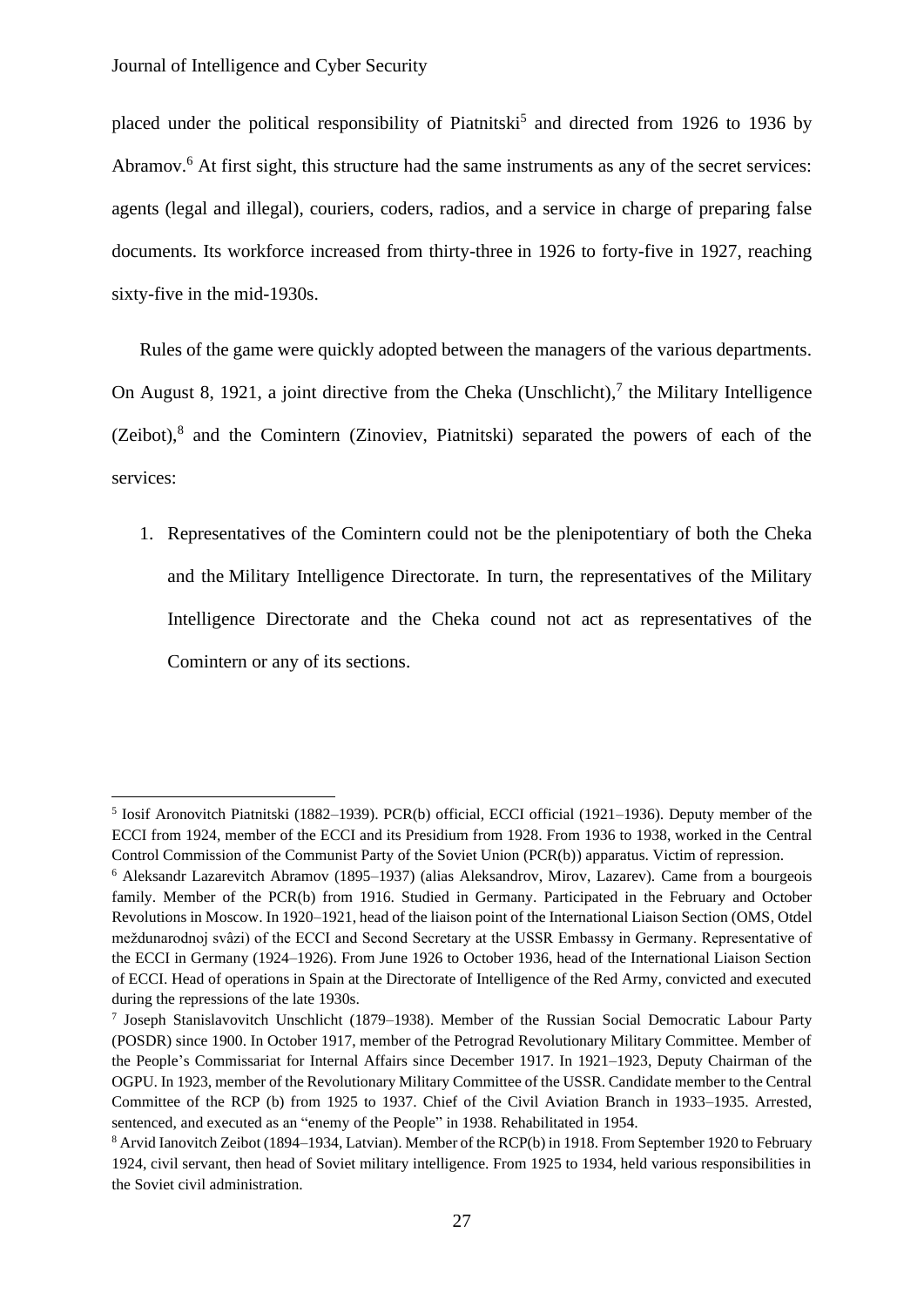- 2. Representatives of the Military Intelligence Directorate and the Cheka had no right to finance political parties or groups abroad. This right belonged exclusively to the Comintern Executive Committee.
- 3. Representatives of the Cheka and the Military Intelligence Directorate could not proposition foreign political parties or groups in order to cooperate with them. The Military Intelligence Directorate and the Cheka could only ask the communist parties for help through the representatives of the Comintern.
- 4. The representatives of the Comintern were under an obligation to provide the Cheka, the Military Intelligence Directorate, and their representatives with all possible assistance<sup>9</sup>.

#### *The Question to be answered*

Given the existence of these extensive intelligence services, the question of the apparent Soviet intelligence failure on the eve of the Second World War has yet to be adequately addressed. The history of the so-called Red Orchestra<sup>10</sup>— a nebula of intelligence that brought together bona fide antifascists, Soviet officials, and recruited agents—has already been the subject of numerous studies that have been both detailed and documented. However, forgetting the actual state of Soviet intelligence in the years immediately preceding the war and neglecting the existence of other networks, some authors present this group as the main source of information for the Soviet hierarchy, focusing on it to a degree that obscures the larger story.<sup>11</sup>

<sup>9</sup> V. N. Ousov, "La naissance du renseignement soviétique," *Communisme*, 2000, no. 61, 43–68.

<sup>&</sup>lt;sup>10</sup> Die Rote Kapelle, or the Red Capella, as it was known in Germany, was the name given by the Gestapo to anti-Nazi resistance workers during World War II.

<sup>&</sup>lt;sup>11</sup> Teodor Gladkov's book, published in 2010, highlights for the first time the role of Willi Lehmann (alias Breitenbach), a Kriminalinspektor in the Berlin police and member of the SS, who was at the same time a Soviet agent, executed in December 1942. See Teodor Gladkov, *Ego veličestvo agent* [His Highness the Agent], (Moscow: Pečatnye tradicii, 2010).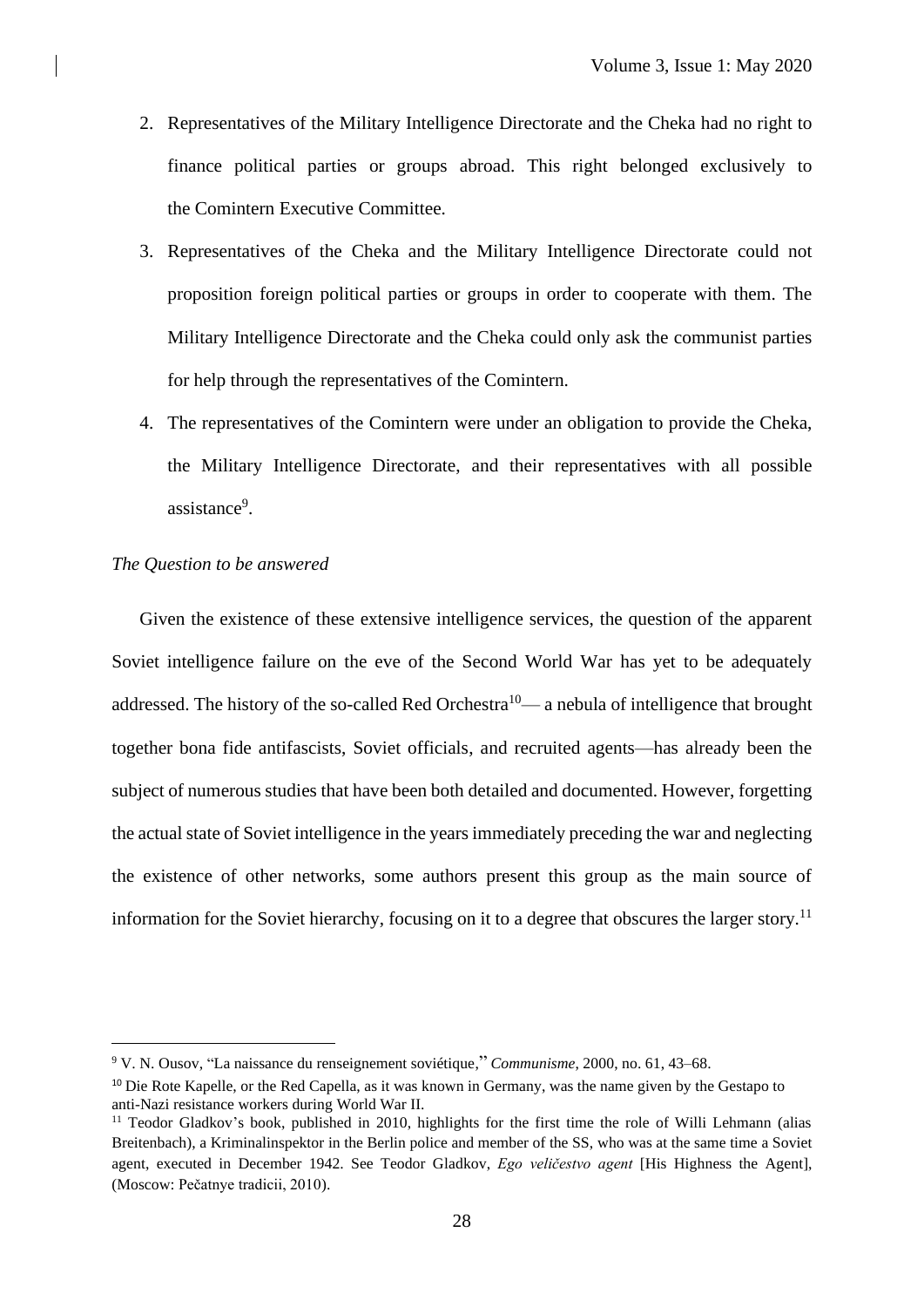The question is no longer whether the information provided by the Berlin branch of the Red Orchestra announcing the German attack was valid or not, but why Stalin ignored it and why, until the first day of the war. Indeed, the Soviet leadership refused to see the danger. Thus, for example, P. M. Fitin's<sup>12</sup> note of June 16, 1941, compiled from information provided by Arvid Harnack<sup>13</sup> (code name Corsican) and Harro Schulze-Boysen<sup>14</sup> (code name Chief Warrant Officer)- announces in the first paragraph that "all measures taken by Germany to prepare for an armed intervention against the USSR have been completed and the attack can take place at any time." However, Stalin annotated the note with these few words: "You can send your 'informant' from the German Air Staff to f\*\*\* his mother. He's not an informant, he's a disinformer."<sup>15</sup>

Stalin was not the only one to have this type of reaction to reports of the imminent attack by Germany. Even on June 21, 1941, Beria affixed the following annotation to received warnings: "Recently, many public servants have fallen into shameful provocations and caused panic. These organ officials must be turned to dust in the camps as accomplices of the international provocateurs who want us to quarrel with Germany."<sup>16</sup>

## Disorganization

Such behaviour can be explained, first, by Stalin's mistrust of intelligence services which, because of their frequent contact with foreigners, were the first to be suspected of having been "infected" by "Trotskyist traitors" or "agents of international imperialism." The five

<sup>&</sup>lt;sup>12</sup> Pavel M. Fitin (1907–1972). Joined the NKVD-NKGB in 1938. From May 1939 to February 1941, Head of the 1st Intelligence Directorate of the NKVD. February–July 1941, Chief Executive Officer of the NKGB. From July 1941 to the first half of 1946, Head of the 1st Directorate of the KVD, in charge of external intelligence.

<sup>&</sup>lt;sup>13</sup> Arvid Harnack (1901–1942). After brilliant studies in Germany, England, and the United States, he obtained a doctorate in economics and philosophy. Became a member of the NSDAP at Moscow's request to promote it as an adviser to the German Ministry of Economics. Executed in 1942.

<sup>&</sup>lt;sup>14</sup> Harno Schulze-Boysen (1909–1942). Graduated from the University of Berlin. Joined the Intelligence Department of the German Ministry of Aviation in 1934. Executed on December 22, 1942.

<sup>&</sup>lt;sup>15</sup> "Iz istorii Velikoj Otečestvennoj vojny" [About the Great Patriotic War], *Izvestiâ CK KPSS*, 1990, no. 4, 221. <sup>16</sup> Ibid, 222.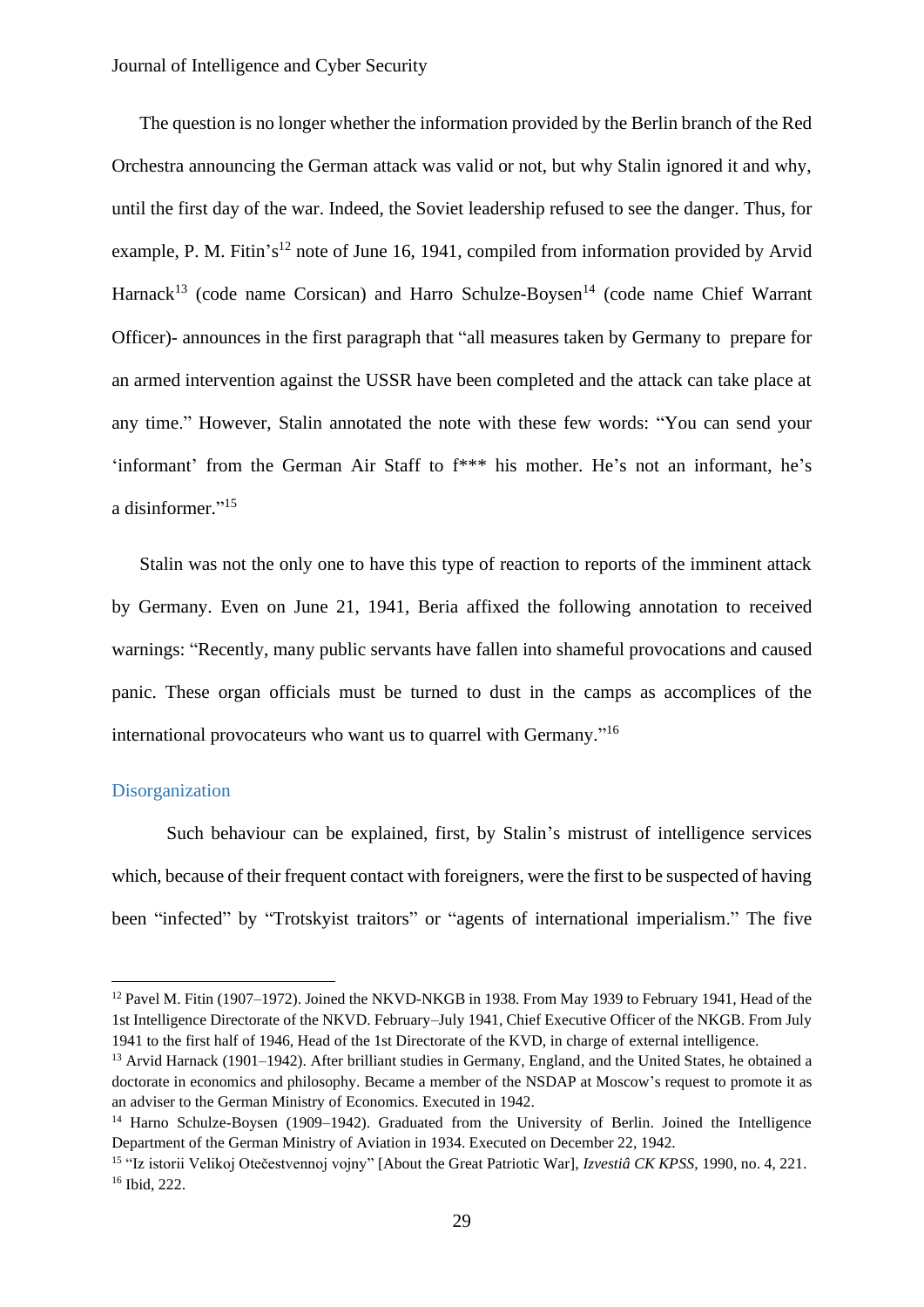chiefs of the General Staff's Central Intelligence Directorate, who succeeded each other from July 1937 to July 1940, were successively eliminated: Ja. K. Berzine, in charge of intelligence from March 1924 to April 1935 and then from July 1937 to September 1937; S. P. Ouritski, from April 1935 to July 1937; S. G. Gendin, from September 1937 to November 1938; A. G. Orlov from November 1938 to April 1939; and finally I. I. Proskurov, from April 1939 to July 1940. 17

These incessant changes, due to the multiple purges carried out in the services from 1936 to 1940, led to disastrous outcomes for the operational capacities of the "1,000 informants and military intelligence officials, half of whom were clandestine, acting abroad on the eve of the war." <sup>18</sup> The *Report on Transfer of Power between K. E. Voroshilov and S. K. Tymoshenko*—when the latter was appointed minister of defence by the decree of the Council of People's Commissars of May 8, 1940—kept a record of this. In this document, the military hierarchy recognizes that:

The organization of intelligence is one of the weakest sectors in the Office's activities. An organized system of systematic intelligence and data on foreign armies does not exist. The activity of the Intelligence Directorate is not linked to that of the headquarters. The People's Defence Commissariat does not have a body in the Intelligence Directorate that provides the Red Army with data on the organisation, armament, and disposal of foreign army troops. At present, the Office of the Defence Commissioner does not have such information. The theatres of operations and their preparation are not studied.<sup>19</sup>

Police intelligence was also affected by the extent of repression. Five directors succeeded one another at the head of the foreign department of the NKVD (INO-NKVD) between July 1934 and February 1941: Artuzov, Sloutskii, Passov, Merkulov, and Fitin. The first three were executed. Well trained, but without the experience of older officials, the new

<sup>17</sup> A. G. Pavlov, "Sovetskaâ voennaâ razvedka nakanune Velikoj Otečestvennoj vojny" [Soviet Military Intelligence on the Eve of the Great Patriotic War], *Novaâ i novejšaâ istoriâ*, 1995, no. 1, 49–60.

<sup>&</sup>lt;sup>18</sup> A. G. Pavlov, "Voennaâ razvedka SSSR v 1941-1945"[Military Intelligence of the USSR from 1941 to 1945], *Novaâ i novejšaâ istoriâ*, 1995, no. 2, 26–40.

<sup>19</sup> Ibid., 26–40.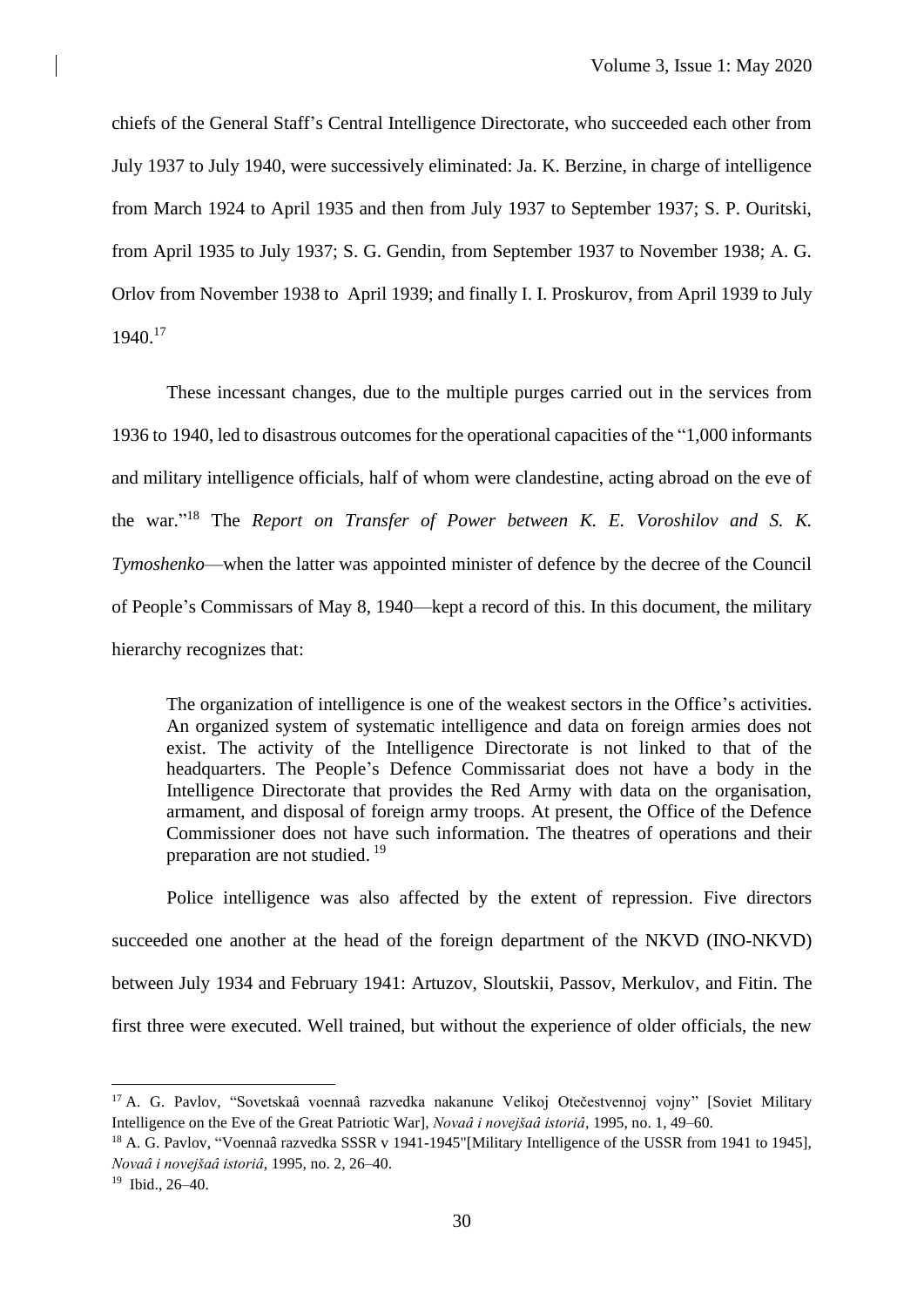Soviet intelligence officers reached positions of responsibility at a very young age. Thus, Fitin was only thirty-two years old when he became director of the Foreign Section.<sup>20</sup> In his memoirs, Elisei Sinitsyn (Eliseev), the "resident" responsible for Soviet intelligence in Finland and Sweden, recalls his meeting, at the end of 1940, with Fitin, who painted a dark picture of intelligence for him:

Yet you know that while we were at the Central School, in most of the "residences" from 1937 to 1939 and even within the central intelligence apparatus, more than half of the experienced and qualified officers were "repressed." They were shot under various pretexts: links with enemies of the people, denunciations, provocations. In the central apparatus, several operational sectors no longer have a leader. So, since you have taken the clandestine agent courses—where the teaching is of good quality—you will have to teach our young agents their profession in addition to your duties. You will have to answer to Beria for their training in Finnish and, before me, for their practical training.<sup>21</sup>

The difficulties encountered by the Red Army during the Finnish campaign (30

November 30 1939–March 13, 1940), was much greater than those encountered during the

Polish campaign in September–October 1939 and prompted the Soviet leaders to organize a

meeting of high-ranking military officials in April  $1940$ <sup>22</sup> The minutes of this meeting,

declassified at the end of the 1990s, make it possible to trace the confrontation between Stalin

and Proskurov, responsible for military intelligence, and to note the real state of Soviet

<sup>&</sup>lt;sup>20</sup> During these years, police external intelligence changed its name many times:

From July 10, 1934: Foreign Section of the Central Directorate of State Security of the People's Commissariat of Internal Affairs (INO GUGB NKVD SSSR);

From December 25, 1936: 7th section of the Central Directorate of State Security of the People's Commissariat of Internal Affairs (7 Otdel GUGB NKVD SSSR);

From June 9, 1938: 5th section of the 1st Directorate of the People's Commissariat for Internal Affairs (5 otdel 1 upravleniia NKVD SSSR).

From September 29, 1938: 5th section of the Central Directorate of the People's Commissariat for Internal Affairs (5 otdel GUGB NKVD SSSR).

From February 26, 1941: 1st Directorate of the People's Commissariat for State Security (1 Upravlenie NKGB SSSR)

<sup>-</sup> July 31, 1941: 1st Directorate of the People's Commissariat for Internal Affairs (1 Upravlenie NKVD SSSR).

For more details see: A. Kokurin, N. Petrov, Lubânka, VČK-KGB. Dokumenty (Moscow: Demokratiâ, 1997).

<sup>21</sup> E. Sinicyn, *Rezident svidetel'stvuet* [The Rezident testifies] (Moskva: Geâ, 1996), 62–63.

<sup>22</sup> E. Kul'kov, O. Ržeševski, "Zimnââ vojna 1939–1940. I. V. Stalin i finskaâ kampaniâ. Stenogramma soveŝaniâ pri CK VKP(b)" [The Winter War, 1939–1940. I. V. Stalin and the Finnish Campaign. Minutes of the CC meeting of the RCP (b)], vol. 2 (Moscow: Nauka, 1998).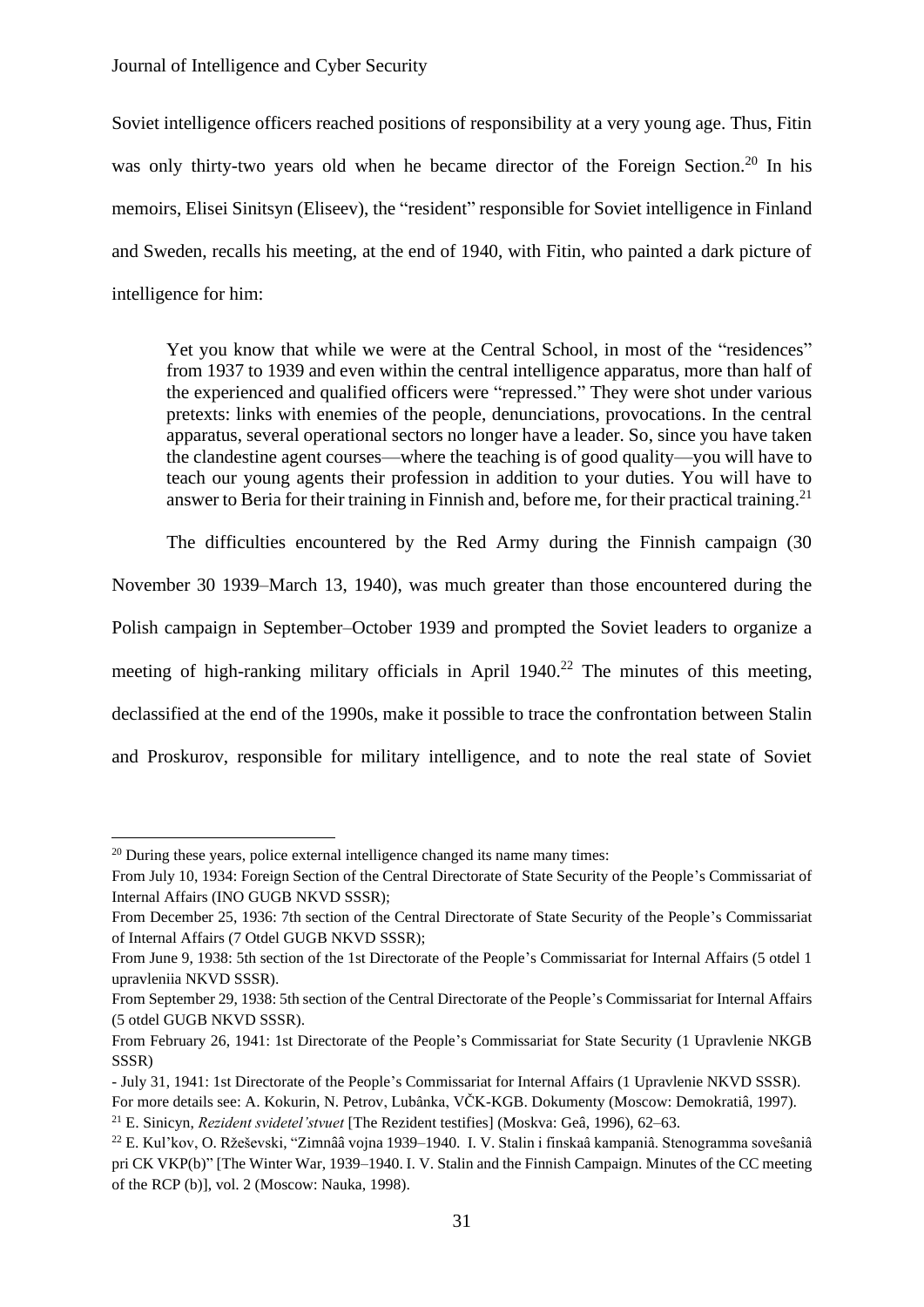intelligence one year before the German attack. From the very beginning of his presentation,

Proskurov broke the silence on repression by paying a barely veiled tribute to his predecessors:

For our part, we consider that intelligence had the essential information to assess the forces necessary for the annihilation of the enemy ... However, this is not to the credit of the current heads of the Intelligence Directorate, as most of this data dates to 1937– 1938. 23

Continuing his presentation, Proskurov underlined the weakness of its workforce:

We have to admit, we don't have any real information and we have to redo everything. We need more people working for intelligence. The People's Commissars tells me every time: Show me the goods and you will have people. Who will show them, there is no one to show them, there is a lack of staff, they are inexperienced, they need to be trained and recruited more. 24

Once the chronic lack of personnel had been highlighted, Proskurov returned to the deficiencies

of intelligence at the front:

The implantations have taken place in peacetime. However, the intelligence section [of the Leningrad Military District] made a huge mistake in thinking that the speed of the troops would be similar to that of the campaign in the West [against Poland]. They have set up agents and meeting places too far into the enemy's territory. [It was said to the agents] in ten days, you will come to the meeting point and give us your information, but [our] troops never made it [were unable to advance] there.

To this Stalin replied, "That's stupid." Proskurov continued,

Of course, it's stupid. We must admit that many of our Intelligence men have been influenced by some great military men who thought they would wait for us there with bouquets of flowers. It must be said that the reality was very different.<sup>25</sup>

These one-off problems were, in Proskurov's view, in fact the result of the incredible

chaos in the organisation of the various intelligence services, both at home and abroad:

In practice, we are witnessing a break-up. In peacetime, no one is in charge of intelligence [at the front]. In contrast, in wartime, the Fifth Directorate [in charge of external intelligence] is also obliged to manage intelligence on the front lines when it has neither the apparatus nor the necessary powers to do so ... Although it may seem

<sup>23</sup> E. Kulikov, O. Ržeševski, op. cit., 203.

<sup>24</sup> Ibid, 207.

<sup>25</sup> Ibid., 212–13.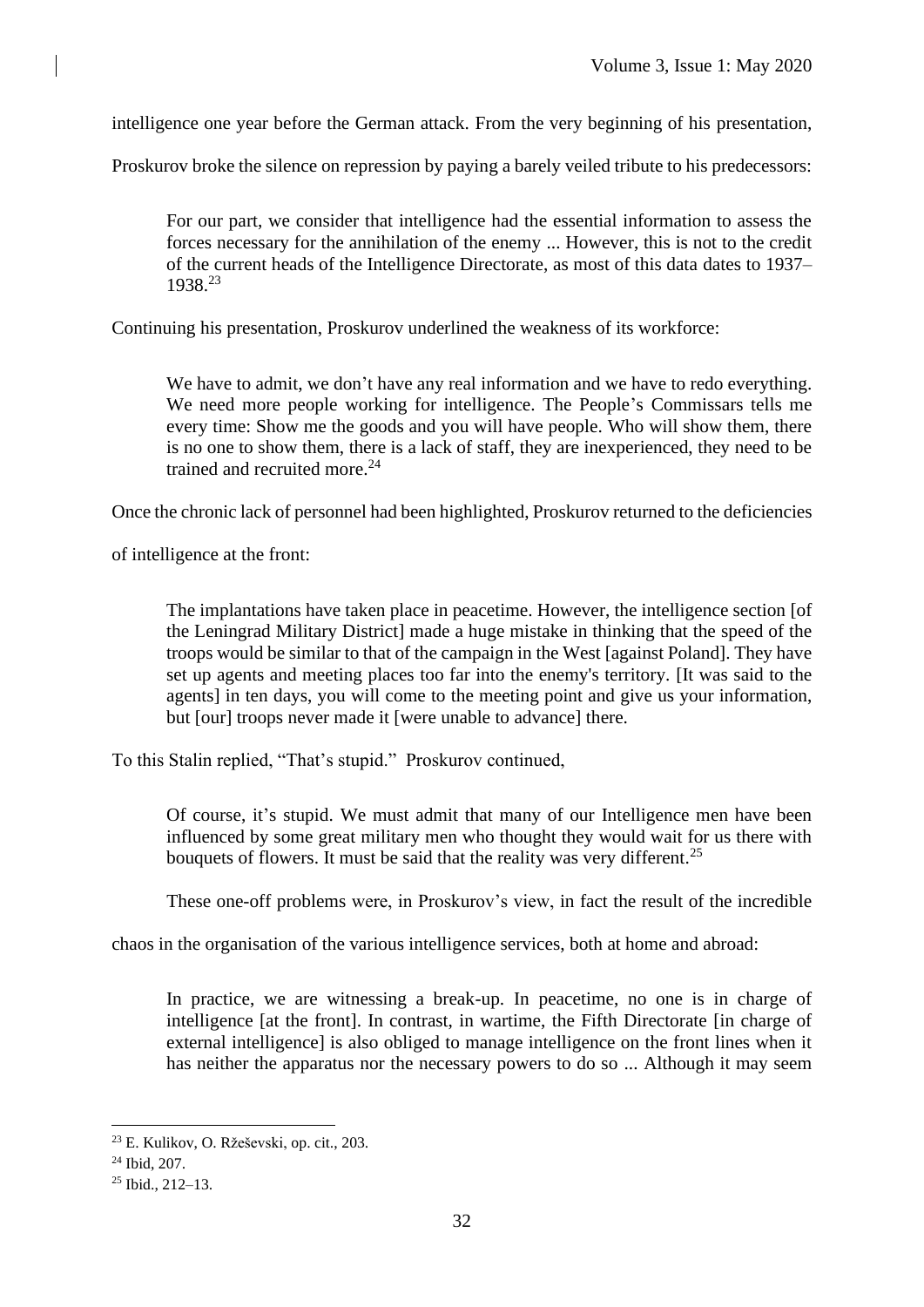strange, I was the one who signed the reports of the intelligence agencies on the front, even though they are not subordinate to the Fifth Directorate of the Red Army.<sup>26</sup>

In conclusion, Proskurov presented a method first introduced during the war against Finland and which, taken up by others, subsequently enjoyed undeniable success in the fight against the German occupation troops:

I have been heavily criticized for organizing partisan and diversionary groups and brigades. There was great resistance. Comrade Chapochnikov even went so far as to prohibit staffs from organizing such groups. However, some have been set up and have proved to be very useful .... It is essential to establish such groups and we will thus obtain active intelligence resources. We shouldn't be afraid of it.  $27$ 

A few months later, Soviet espionage faced another problem. As early as March 1941,

a growing flow of information from various Soviet "residences" abroad describes German military preparations. However, the external services, like counterintelligence, were unable to analyse in their entirety the many pieces of information in their possession and, even more seriously, were unable to draw the necessary conclusions.

One of the reasons for this blindness most certainly came from the fact that the "information obtained was reported on a case-by-case basis to the country's management, in the form in which it had arrived at the Centre, without analysis or comments."<sup>28</sup> The only additional information was limited to an assessment of the value of the informant and the

<sup>26</sup> Ibid, 210–11.

 $27$  Ibid., 213. Proskurov's vision was to prove to be premonitory. In his memoirs, Sudoplatov states that during the war the diversion groups under his command "destroyed 157,000 German soldiers and officers, liquidated 87 senior German officials, uncovered 2,045 enemy diversion groups." Pavel Sudoplatov, *Specoperacii. Lubânka i Kremlʹ. 1930-1950* [Special Operations: Lubyanka and Kremlin. 1930–1950] (Moscow: Olma-press, 1997), 203. These data are confirmed by V. S. Hristoforov, *Istoriâ strany v dokumentah arhivov FSB Rossii: Sbornik statej i materialov*. [The History of the Country through the Documents of the Archives of the FSB of Russia. Collection of Documents and Materials] (Мoscow, 2013), 383–84, which quotes a document from the Central Archives of the Federal Security Service (FSB), f. 89, op. 5, d. 16, l. 3–5.

<sup>28</sup> *Sekrety Gitlera na stole u Stalina, razvedka i kontrrazvedka i podgotovka germanskoj agressii protiv SSSR. Mart-iûn' 1941* [Hitler's Secrets on Stalin's Desk: Intelligence and Counterintelligence in Preparation for the German Aggression against the USSR. March–June 1941] (Moscow: Mosgorarhiv, 1995), 11.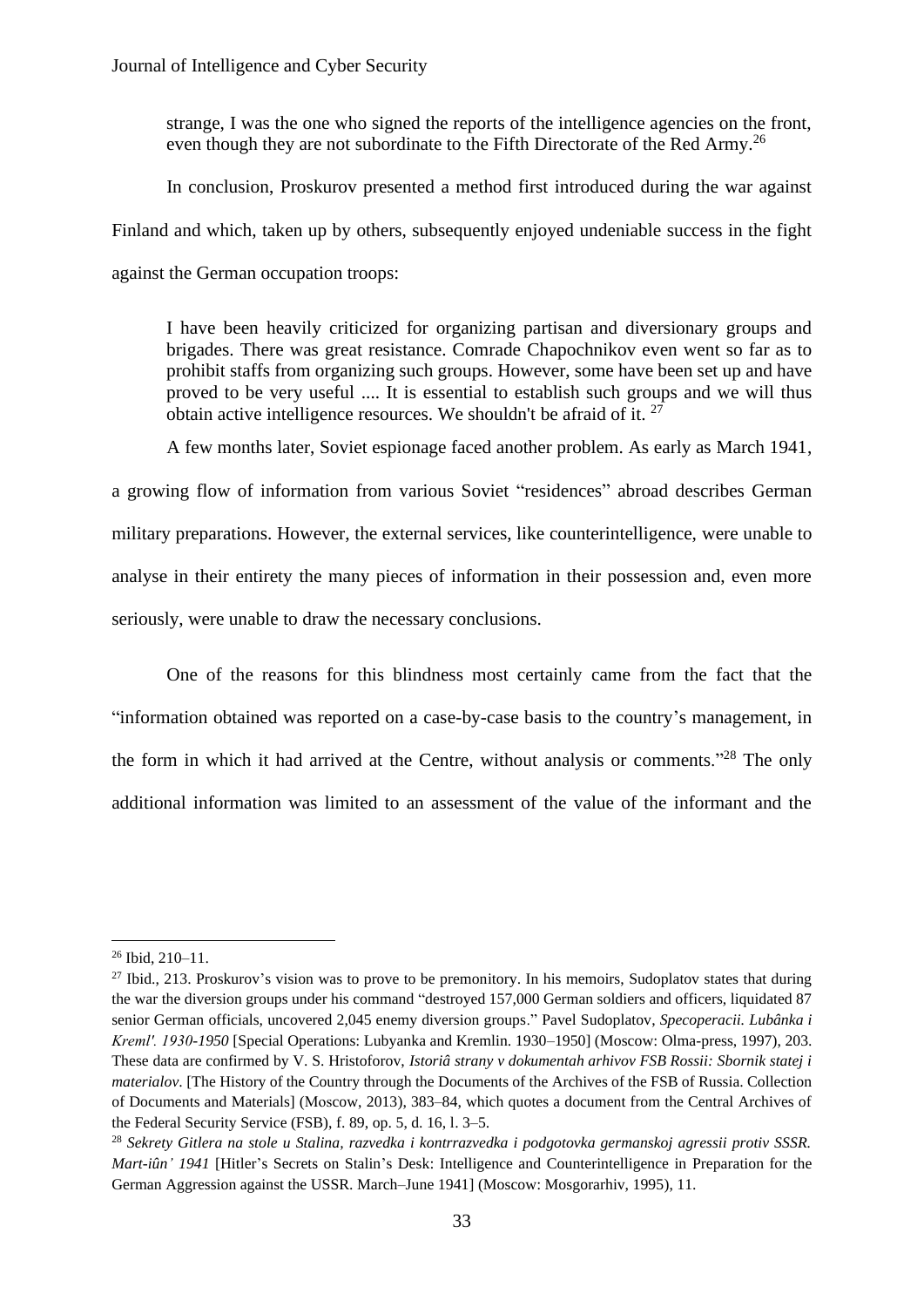information that had been received. Thus, it was only in 1943 that a first information analysis structure was created within the Soviet intelligence services.<sup>29</sup>

Russian books on the subject stress the quality and importance of the information provided by agents Chief Warrant Officer and Corsican on German military preparations. However, these informants did not have access to the most confidential documents. Based on conversations or rumours, their data on the imminence of the German attack were contradictory, diminishing the credibility given to them by the Soviet leadership.

The *Summary of the Data Provided by Corsican and the Chief Warrant Officer on German Military Preparations against the USSR from 6 September 1940 to 16 June 1941*<sup>30</sup> makesit possible to reconstruct the flow of information made available to the Soviet leadership. On March 20, 1941, Chief Warrant Officer noted that there was a 50 percent chance that the German attack would occur because "all this may just be a bluff." According to information provided on April 14, 1941, "the war [against the USSR] will only begin once Yugoslavia and Greece have been defeated. It is to be expected that Germany will issue a prior ultimatum." On April 24, Corsican and Chief Warrant Officer stated that the attack on the Soviet Union had been cancelled to make way for an attack on the Middle East.

However, on April 30, they reconsidered this information and announced that the final decision to attack the USSR had been taken. On May 1, there was new information: an ultimatum must be given to the Soviet Union before Germany takes decisive action in the Middle East. On May 14, a message announced the postponement of the attack on the Soviet Union. Such contradictions certainly explain the coarseness of Stalin's resolution on on the

 $29$  Ibid, 12.

<sup>30</sup> *Organy Gosudarstvennoj bezopasnosti v period Velikoj Otečestvennoj vojny. Sbornik dokumentov, T.1/2 (01.01 - 21.06.1941)* [State Security Organs during the Great Patriotic War] (Moscow, 1995), 286–96. This document prepared by the NKGB services to demonstrate the imminence of the German attack was not transmitted to Stalin. The People's Commissioner for State Security, V. N. Merkulov, refused to allow the document to be circulated.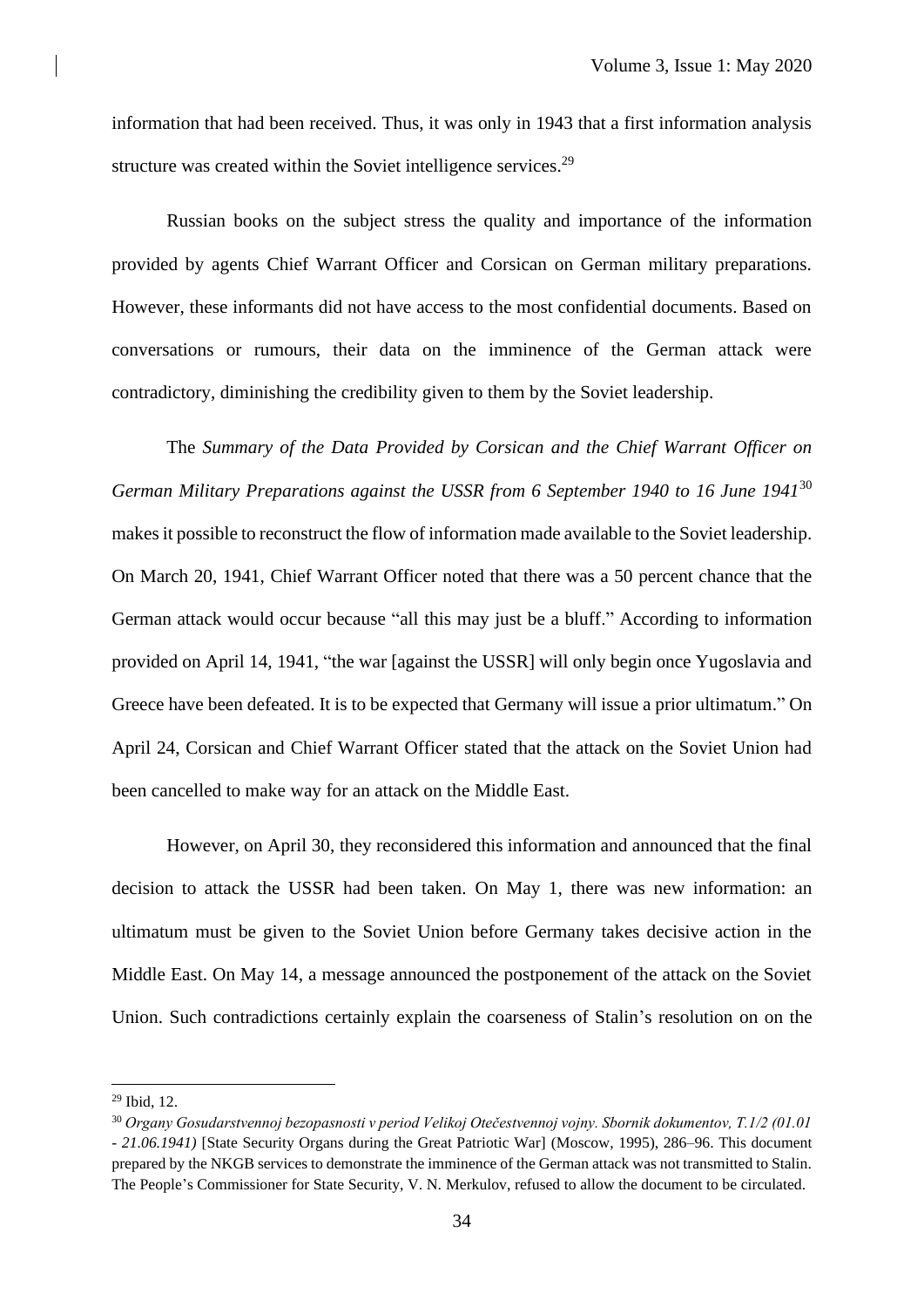document from June 16, 1941. On the eve of the German attack, the NKGB services remained unable to provide an analysis warning of the risk of war:

The transfer of troops from France and Greece to Lublin, Brest, and East Prussia continues. Sanitary columns and tanker trucks have been located ... The population of the border area was informed of the start of the German army's major manoeuvres and was asked to remain calm. 31

Of course, these bits of information, taken one after the other, did not provide a complete picture of the situation and did not give any answers to the main questions: what is the purpose of these preparations, did the German government definitively decide to attack, when is the attack planned for, and what are the enemy's tactical and strategic war aims?

Furthermore, beyond the problems caused by the high mobility of personnel within the intelligence hierarchy, the purges had a direct effect on the behaviour of surviving officials. In July 1940, after a reorganization of the central apparatus of the People's Defence Commissariat, the Intelligence Directorate (5th Directorate) was placed under the authority of the General Staff and F. I. Golikov<sup>32</sup> was appointed as its head. While his predecessor I. I. Proskurov was described by his colleagues as intelligent, honest, and straightforward, Golikov did not benefit from the same judgment. Thus, M. P. Poliakov, an intelligence officer from 1937 to 1946, characterized him as "a good general of the battlefield, but who did not know, and was not interested in, the particular characteristics of our activities. He never defended the interests of intelligence either before Stalin or the general staff; working with him was not easy."33

<sup>32</sup> Filipp Ivanovich Golikov (1901–1980). Member of the CPSU since 1918, involved in the civil war. Graduated from the Frunze Military Academy in 1932. In 1942, after his departure from Intelligence, commanded the front and, from 1943 to 1950, was responsible for executive management at the Ministry of Defence. Director of the Armoured Academy from 1950 to 1957. From 1958 to 1962, he was head of the political direction of the Soviet Army. Joined the Group of Inspectors General of the Soviet Army in 1963.

<sup>31</sup> *Velikaâ Otečestvennaâ vojna, 50 let* [The Great Patriotic War, 50 Years] (Moscow, 1991), 28–29.

<sup>33</sup> L. Dvoinykh and N. Tarkhov, "O čem dokladyvala voennaâ razvedka," [Military Intelligence Reports], *Nauka i žiznʹ*, 1995, no. 3, 5.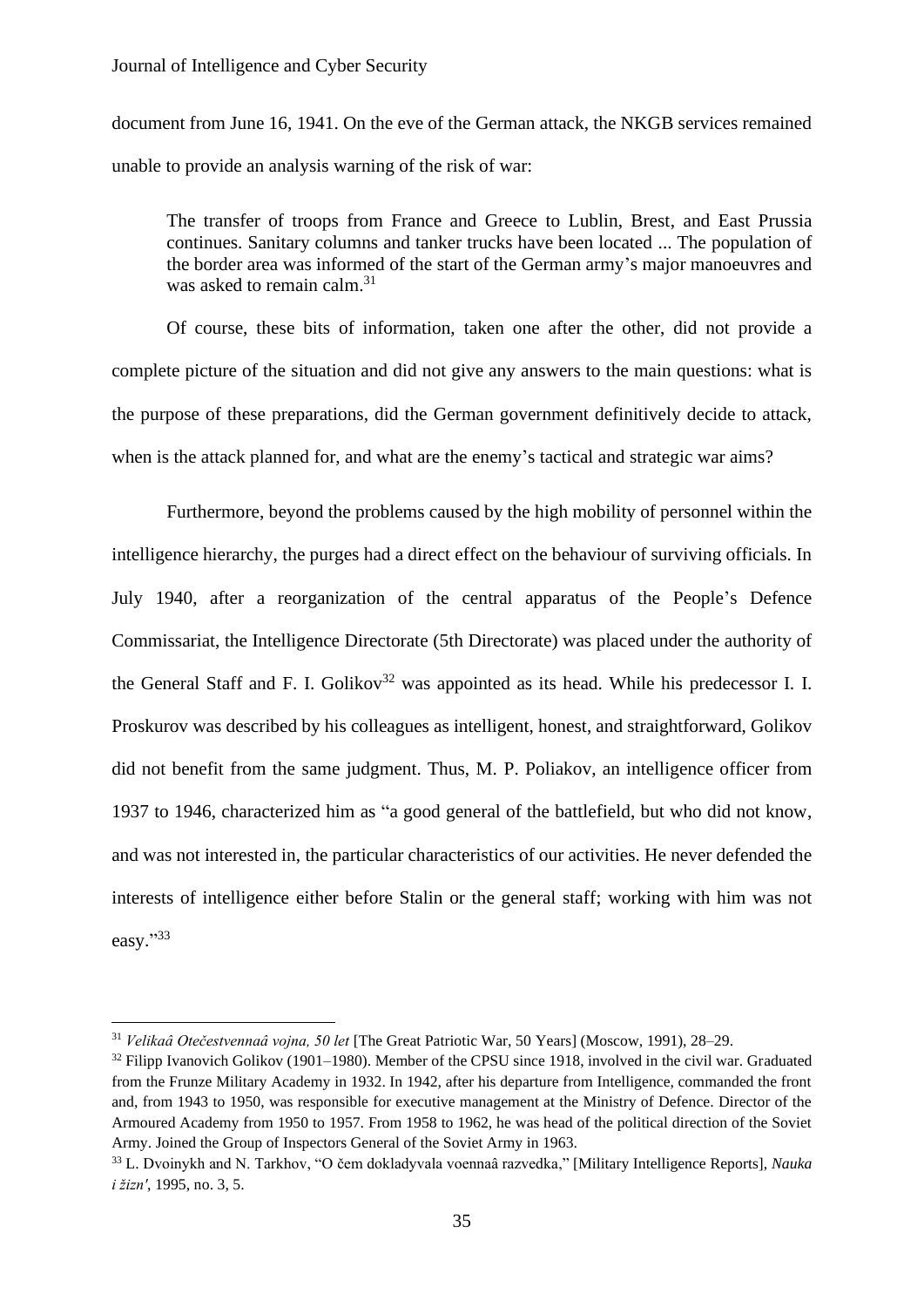In his published memoirs, former head of the Military Intelligence Information Department V. A. Novobranet reports a feature characterizing Golikov's behaviour. The head of the military intelligence always went to Stalin with two files containing contradictory information. As soon as he arrived, he tried to find out the views of the "Master" ( *Khoziaïn*) and used, depending on the case, one or the other of these files.<sup>34</sup> For example, on March 20, 1941, Golikov submitted a report to Stalin on "Declarations, measures, and variants concerning the German military actions of the year against the Soviet Union." From the information contained in this report, it was clear that the German attack must begin between May 15 and June 15, 1941. However, General Golikov's conclusions are quite different:

1. On the basis of all the information presented and the alternatives for action planned for the spring of this year, I consider that the most likely time frame for action against the Soviet Union is when Germany will defeat England or sign a favourable peace with it.

2. Rumours and documents suggesting that a war against the USSR is inevitable for this spring must be considered as misinformation from the English services and perhaps even from the German services. 35

In turn, Pavel Fitin concedes, in a fragment of his memoirs, the lack of vigour with

which intelligence officials defended their views:

Despite the information we had and our willingness to defend the point of view of our management, we were still emotional. The party and country leader [Stalin] had undeniable authority. And it could perfectly well happen that something didn't please him or that he saw a mistake on our part and then any of us could find ourselves in a very unenviable situation. 36

Such behavior—tending to report only information that confirms management choices—was not the solely characteristic of senior management but can be detected throughout the chain of command. In a note written in January 1942 at the request of the Military Counterintelligence (Smerch), Captain Kravtsov—who in the spring of 1941 was in

<sup>34</sup> V. A. Novobranec, "Nakanune vojny" [On the Eve of war], *Znamâ*, 1990, no. 6, 171–72.

<sup>35</sup> V. M. Lur'e, V. D. Kočhik, *GRU. Dela i lûdi* [The GRU. Affairs and Personnel] (Moscow: Olma Press, 2002), 578–79.

<sup>36</sup> *Vospominaniâ načalʹnika vnešnej razvedki P. M. Fitina* [Memories of P. M. Fitin, Head of Foreign Intelligence], Očerki istorii rossijskoj vnešnej razvedki, vol. 4 (Moscow: Meždunarodnye otnošeniâ, 1999), 20.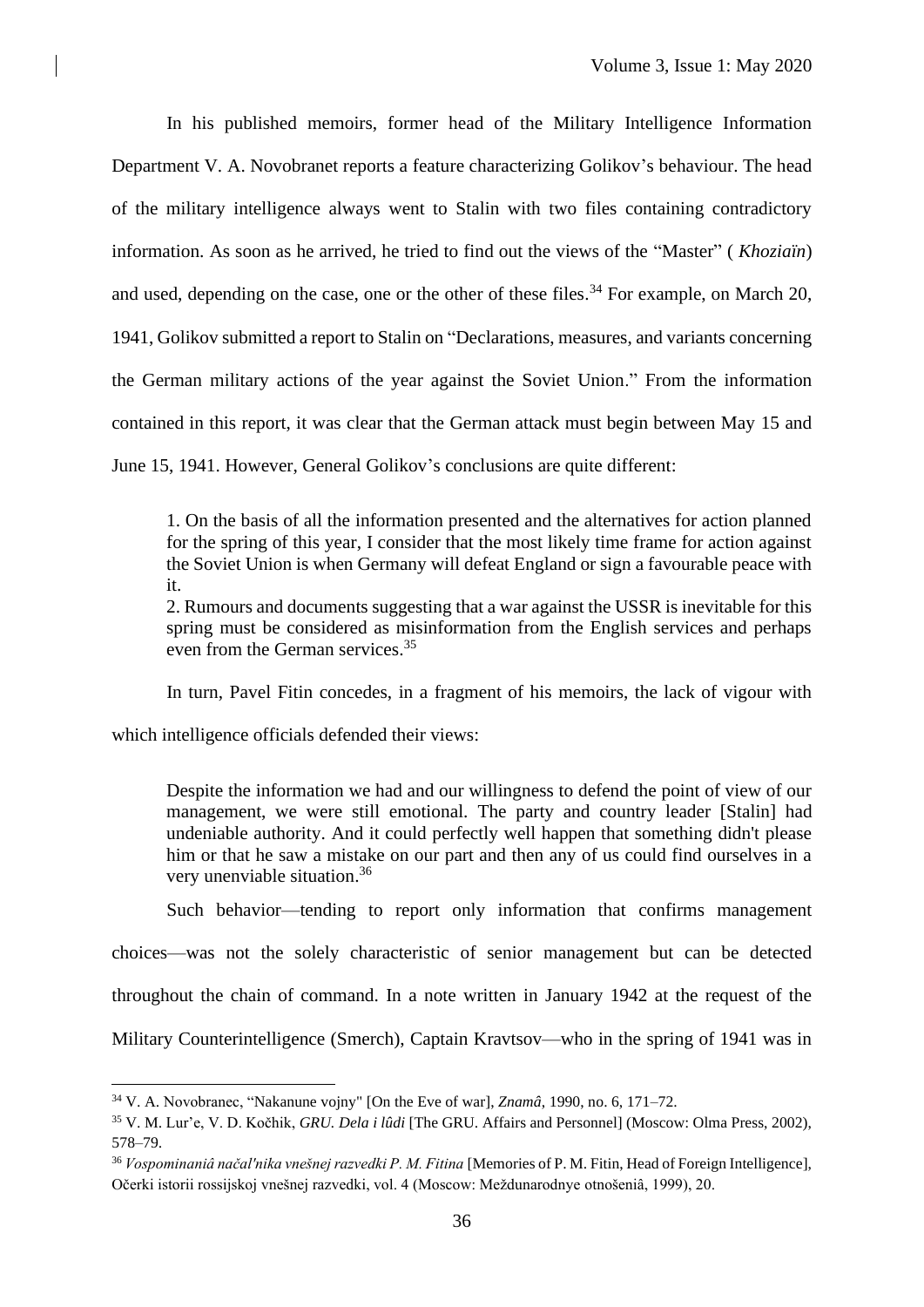Journal of Intelligence and Cyber Security

charge of a local section of the intelligence department of the Western Special Military District (Zap.OVO)—pointed out that from March to May 1941, his informants had informed him three times of concentrations of German troops. Informed each time, his hierarchy refused to transmit the information to the Center:

According to the data of secret agent Felix, in March 1941, 100 infantry divisions and 8 to 10 armoured divisions were concentrated in Poland and East Prussia. However, after a conversation with the heads of the department, Felix was described as a disinformer and the section was ordered to report that the Germans had only 25 to 40 divisions on our front.<sup>37</sup>

In April 1941, converging data indicated that the Germans had concentrated 1.5 million soldiers at the border, but the department's reaction remained the same: "Such nonsense can only be expected from this section." Indeed, according to the department's data, the Germans still had only 25 to 40 divisions and these figures had remained the same for almost a year. On May 28, 1941, Agent Arnold crossed the border again into the USSR and provided concrete information on the German disposition. It was immediately sent to Minsk, to the department which, once again, concluded that:

This local section is always sensational and would do better to look at the German regimental number, because Arnold's information is false and comes from English intelligence ... After reworking this data for more than five days, the department finally sends Moscow a truncated note.<sup>38</sup>

In addition to this self-disinformation by the Soviet services, there were also efforts by the German services to validate the idea that an attack on the USSR would only take place if the clauses of a future ultimatum were rejected. As early as April 1941, an ever-increasing number of messages announcing the possibility of a German ultimatum arrived in Moscow. In the same vein, Berlin spread rumours about the preparation—or even the existence—of negotiations between the USSR and Germany. Thus, on May 26, Soviet intelligence obtained

<sup>37</sup> V. P. Pavlov, "Moskve kričali o vojne" [Moscow was Informed of War Sounds], *Voenno-istoričeskij žurnal*, 1994, no. 6, 21–30.

<sup>38</sup> Ibid.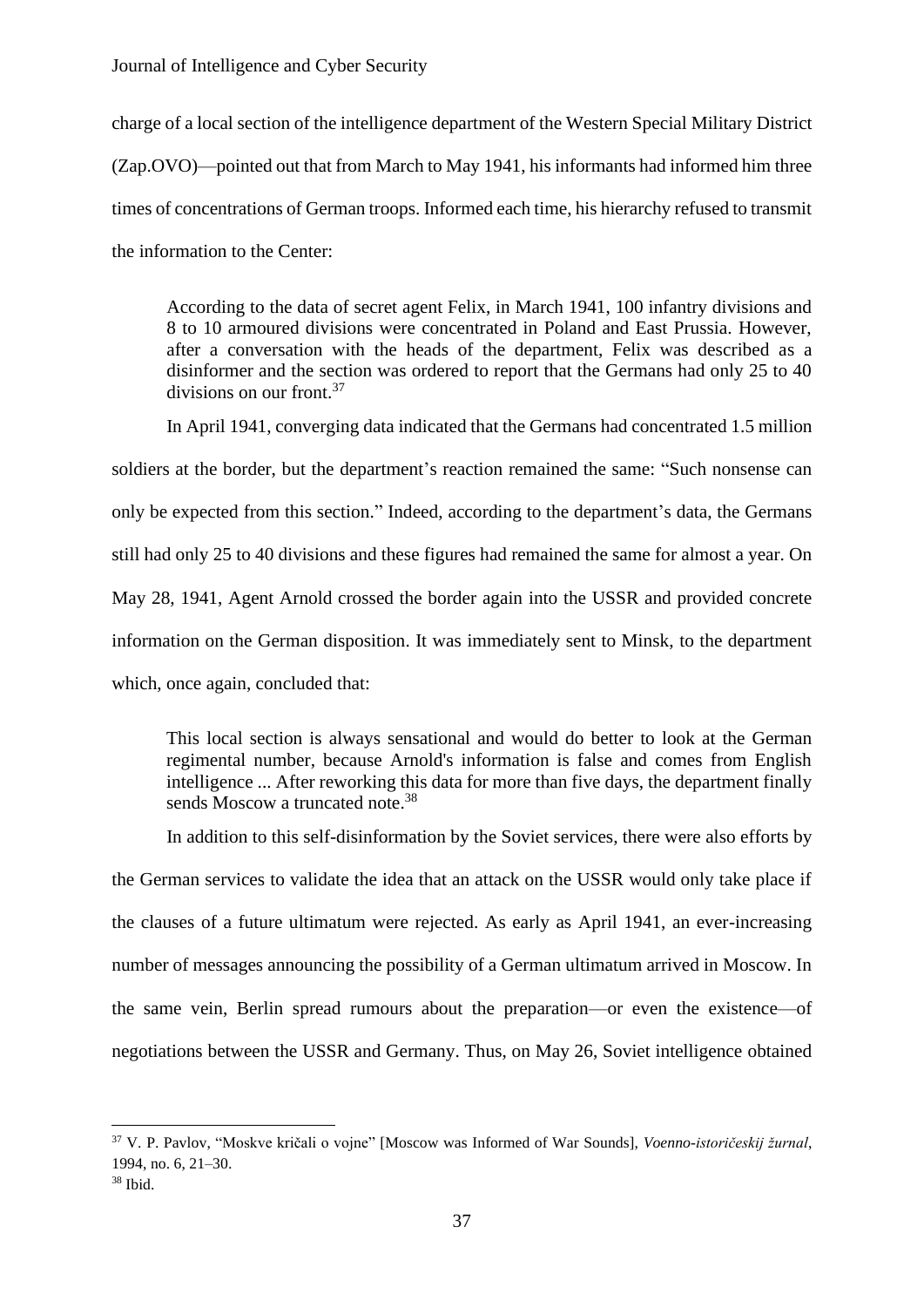a document from the German Foreign Office indicating the possibility of such a negotiation. On May 31, the Finnish president announced to the government the opening of these negotiations.

In May–June 1941, Meissner, Hitler's Chief of Staff, assured Dekanosov, the Soviet ambassador in Berlin, that Germany was about to take an initiative to strengthen its ties with the USSR and that Hitler himself would like to meet Stalin after his appointment as President of the Council of People's Commissars. <sup>39</sup> Finally, the meetings between Dekanosov and Schulenburg on May 5, 9, and 12,  $1941^{40}$ —often presented as an attempt by the German ambassador to warn the Soviet Union of the imminence of the attack—were in fact only a new attempt to make people believe that negotiations were possible.

If such behaviour by Soviet intelligence personnel responds to a certain bureaucratic logic—in the Soviet sense of the word—there is still an enigma: why did Stalin stubbornly refuse to believe that the German attack was imminent?

## **Disinformation**

Siegfried Muller, an officer of the Gestapo, provided to the Soviet counterintelligence services during his interrogation on May 21, 1947, with a detail that could answer this question. According to him, since August 1940, a Gestapo agent had been infiltrated into the circle of

<sup>39</sup> V. Pečerskij, "Bol'šaâ igra, kotoruû proigral Stalin" [The Great Game Lost by Stalin], *Novoe vremâ*, 1995, no. 18, 22–24. The series of diplomatic documents published by the Russian Ministry of Foreign Affairs does not mention such a meeting. See *Dokumenty vnešnej politiki*. 1940–22.06.1941 (Moscow, 1998).

<sup>40</sup> For the meeting of May 5, 1941, see *Dokumenty vnešnej politiki*, 654–57. For the meeting of May 9, 1941, see ibid., 664–67. For the meeting of May 12, 1941, see ibid., 675–77.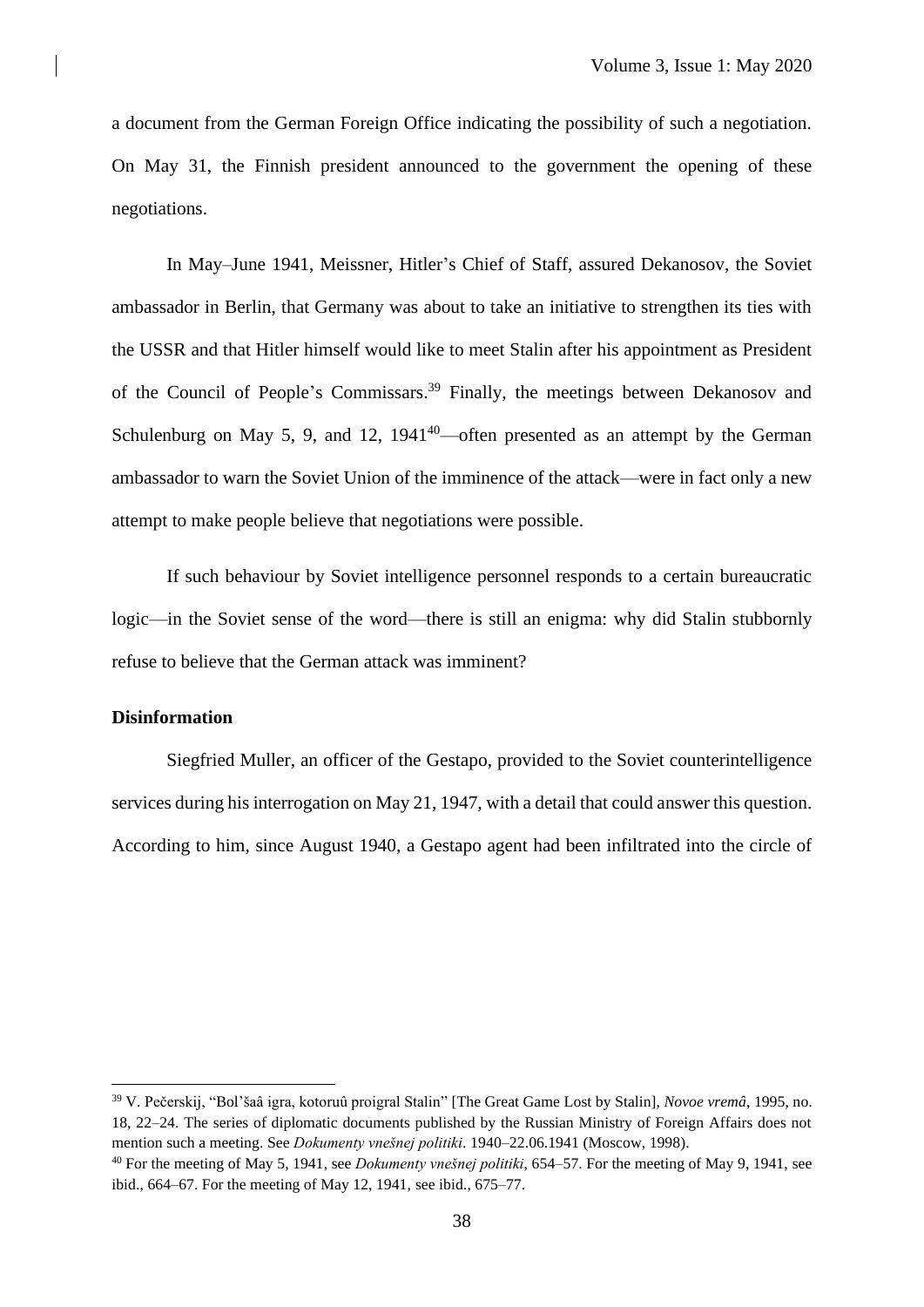Amiak Z. Kobulov,  $41$  "legal" resident $42$  of the NKGB in Berlin (code name Zakhar) and younger brother of Bogdan Z. Kobulov,<sup>43</sup> one of Beria's closest lieutenants. This agent, Orest Berlinks, code name "Sixth-Former,"<sup>44</sup> was born in Riga in 1913 into a family of doctors, raised by his aunt, and studied in the Latvian capital's French Lycée. In 1934, he joined a Latvian political magazine as a translator and was sent to Berlin in 1939 as a journalist correspondent. His activities were regularly reported to Adolf Hitler, "who was concerned about every detail of the conversations with Kobulov, the expression on his face, the intonation of his voice, and his reaction to the 'information' he received."<sup>45</sup>

The Gestapo had chosen its "victim" perfectly. Poorly prepared for such a mission, Amiak Kobulov—talkative and arrogant—was using all his energy to highlight his special status within the embassy. Despite a telegram from the "Center" dated September 17, 1940, warning Zakhar that his protégé had an anti-Soviet and pro-Nazi past in Latvia, contacts continued, and Sixth-Former's financial requirements only increased. Recruited at 100 marks per piece of information, he soon asked for 300 and then 1000 marks per month for the price of his services. The request for authorization of payment sent by Kobulov to the Center was

<sup>41</sup> Amiak Zakharovich Kobulov (1906–1955), of Armenian origin, was in charge of the NKVD in Ukraine from December 1939 to September 1939, then appointed to the Soviet embassy in Berlin until the beginning of the war. Head of the NKVD for Uzbekistan in 1943, from 1945 to 1946 he was head of the administration in charge of Soviet property abroad; from 1951 to 1953, deputy director of the Gulag and head of the GUPVI-NKVD Directorate. After Stalin's death, A. Z. Kobulov became deputy head of the NKVD Inspection Department. Shot after the fall of Beria. See Michael Parrish, *The Lesser Terror, Soviet State Security, 1939–1953* (Westport-London: Praeger), 1996.

<sup>&</sup>lt;sup>42</sup> Member of the Soviet diplomatic corps posted abroad and in charge of intelligence, but not using clandestine networks made up of so-called "illegal" agents, present clandestinely abroad under an assumed identity.

<sup>43</sup> Bogdan Zakharovich Kobulov (1904–1953). Cheka official from 1922, member of the PCR(b) in 1925. Career in the organs of the Georgian SSR Security Police. From September 1939, head of the NKVD's Economic Directorate General. From February 1941, Deputy People's Commissioner of the State Security of the USSR. In 1950, Deputy Chairman of the Allied Control Commission in Germany. From March to June 1953, First Deputy Minister of Home Affairs. Arrested in June 1953. Shot on December 23, 1953, as an "accomplice of L. P. Beria." <sup>44</sup> O. Berlinks (1913–1978?), better known as the code name assigned to him by the NKGB: "Sixth-Former" (*Lyceeist*).

<sup>45</sup> V. Pečerskij, "Gitler vodil za nos Stalina" [Hitler Led Stalin by the Nose], *Novoe vremâ*, no. 47 (1994): 40.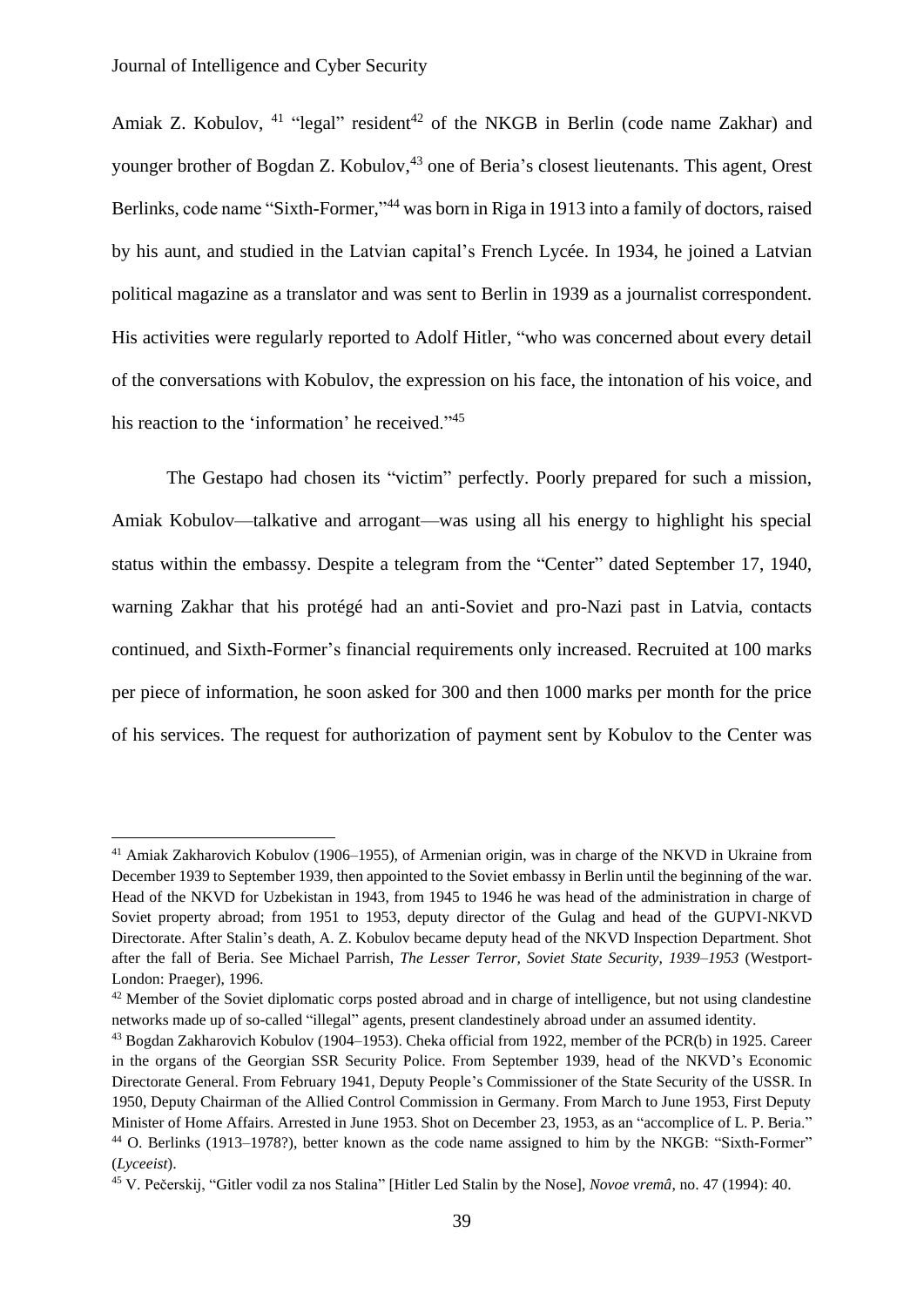annotated by P. A. Soudoplatov<sup>46</sup> himself: "No need to bargain. It should be increased, but only according to the increase in the informative capacity of this source."<sup>47</sup>

In April 1941, the same Soudoplatov wrote a commendation note on the informant, which he concluded with these words: "the 'Sixth-Former' must be trained and thus we will be able to have a valuable agent."<sup>48</sup> This disinformation operation, like self-disinformation from truncated reports by policy or command, was made possible by the changes in Soviet intelligence following the purges of services conducted since the mid-1930s. Beyond the disorganization caused by the elimination of the most competent executives, the purges revealed new behaviours within the organs that the Germans—knowingly or not—succeeded in exploiting.

In the spring of 1941, criticism and self-criticism, which had been advocated from 1937 to 1939, were no longer in order. To build a career, vigilance alone was no longer enough. On the contrary, it was now necessary to send the Center ad hoc information that confirmed the intentions or impressions of the leaders. Such a tendency was further accentuated by Stalin's methods of governing. Knowing how to play factional struggles, the "Master" temporarily gave his trust to one or another of the groups that revolved around him. This was where the intuition, or luck, of the German services lies.

<sup>46</sup> Pavel Anatol'evitch Soudoplatov (1907–1996): General-Lieutenant of the State Security. In 1919, at the age of twelve, he was a messenger in the Red Army. Participated in the fighting against Denikin and the Polish campaign of 1920. In May 1921, joined the Cheka. In 1923, he was a civil servant of the Communist Youth. In 1925, joined the OGPU. In 1935, for the first time on mission abroad. On August 23, 1938, while in Rotterdam, P. A. Soudoplatov liquidated E. Konovalets, one of the leaders of the Ukrainian nationalists; posted to Spain the same year. From March 1939, posted in Moscow with the task of preparing for Trotsky's elimination. After the beginning of the Great Patriotic War, Soudoplatov oversaw the NKVD's diversionary groups, acting in the rear areas of German troops. From 1945, in charge of acquiring information on the American A-bomb and responsible for sabotage teams to operate in Europe in the event of war. From 1950, he oversaw Bureau No. 1 in charge of sabotage abroad. Arrested on 21 August 1953 as "Beria's accomplice" and sentenced to fifteen years imprisonment. Released on August 21, 1968. Rehabilitated in 1991.

<sup>47</sup> Pečerskij, "Gitler vodil za nos Stalina," 42.

<sup>48</sup> Ibid, 41.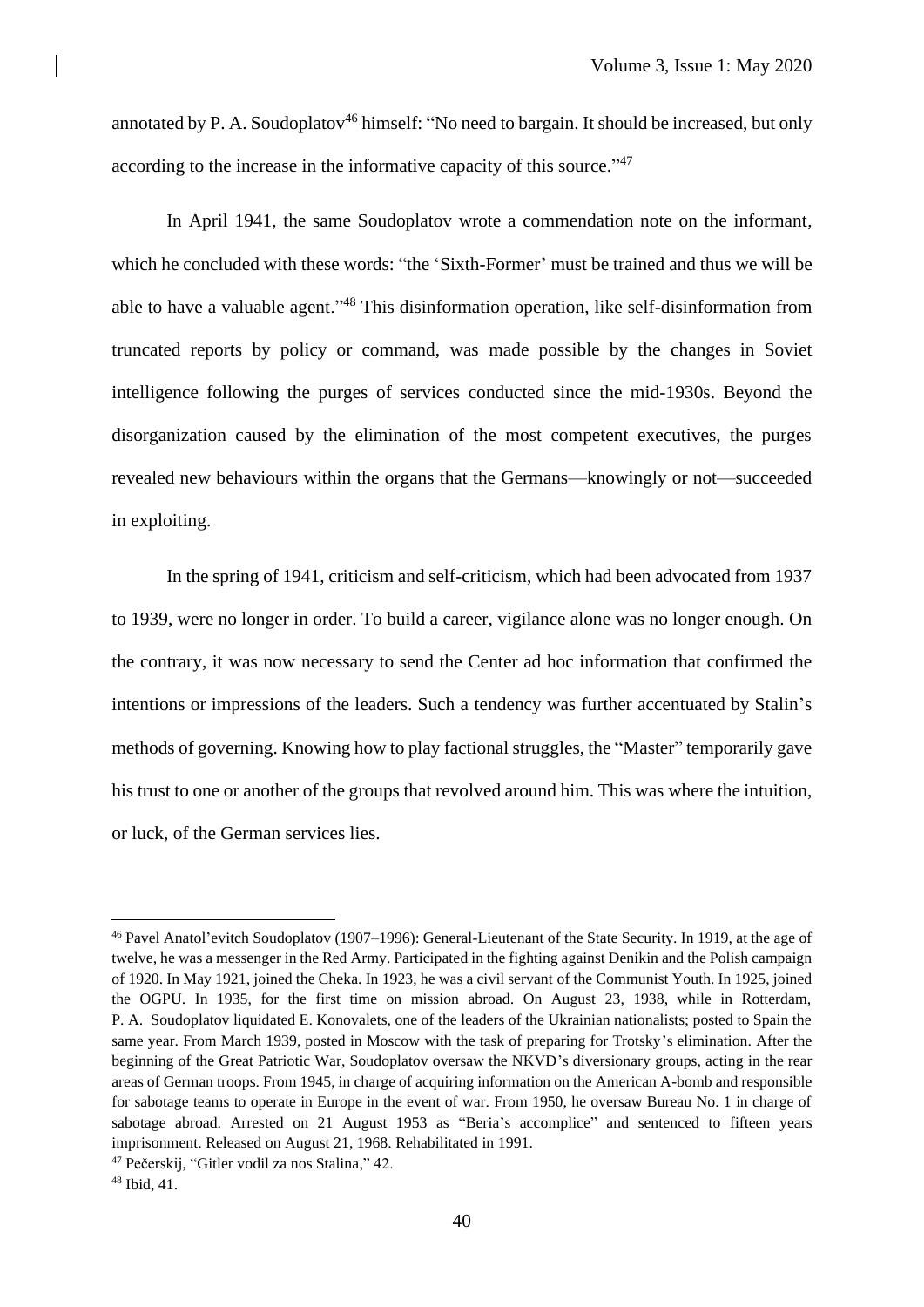### Journal of Intelligence and Cyber Security

By manipulating Amiak Z. Kobulov, the Reich's services disinformed Stalin through Amiak's brother Bogdan Z. Kobulov, a member of the Beria group. Indeed, throughout his career, Bogdan Z. Kobulov was admitted only eight times to Stalin's office, once in 1939 but five times between January 17, 1941, and June 18, 1941, including four times between June 10 and 18 of that year. Thereafter, he was in Stalin's office only twice, both times in 1947.<sup>49</sup>

The few months, even days, preceding the German attack of June 22, 1941, were the subject of a significant number of publications during the years 1985–1991, a period of historical revision in the Soviet Union. The main historiographical avatar, the book *Icebreaker*,<sup>50</sup> published in 1990 by Victor Suvorov, presents the German invasion as a preventive attack intended to counter a Soviet offensive in preparation, thus taking up the themes of Nazi propaganda of the time. However, after the changes in the layout of the Soviet borders in 1939, after the incorporation of eastern Poland, the strategic plan adopted in 1938 was not revised until August 1940 and finally approved on October 14, 1940, after Stalin himself had made some changes. On Zhukov's orders, a detailed version was prepared for March 8, 1941, for the north-secondary defence variant and for March 22 for the south-main defence variant. The final detailed plan was ready by March 11, 1941.

However, as Stalin told Zhukov that "we still have to think, choose the most important issues, and present them to the Government," this March 1941 plan was only in the field in the form of a sketch by June 1941. The German attack, led by the "Center" and "North" military

<sup>&</sup>lt;sup>49</sup> The nominal and detailed lists (day, time of entry, and time of exit) of officials admitted to Stalin's office were published for the years 1924–1953. See *Na prieme u Stalina. Tetradi (žurnaly) zapisi lic, prinâtyh I.V. Stalinym (1924-1953). Spravočnik* [Received by Stalin. Notebooks (Diaries) of the Presence of Persons Received by I.V. Stalin (1924–1953). Guide] (Moscow: Novyj hronograf, 2008). For the dates of receipt of Bogdan K. Kobulov, see p. 633.

<sup>50</sup> See the French version: Victor Souvorov, *Le Brise-Glace. Juin 1941. Le plan secret de Staline pour conquérir l'Europe* (Paris: Olivier Orban, 1992).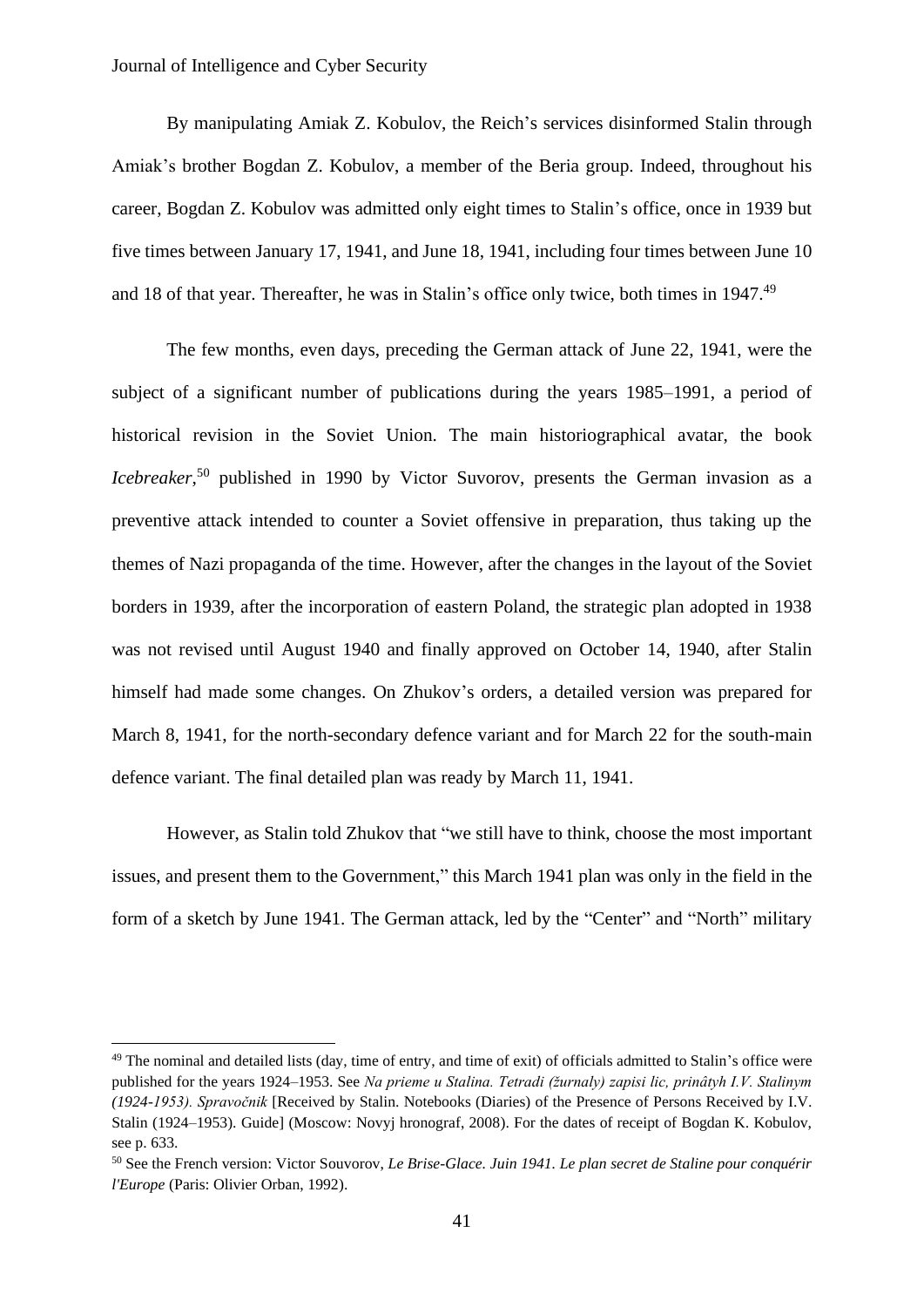groups, forced the Soviet generals to move, in an emergency and not without risk, the overconcentrated troop formations in the southern region.

Returning once again to the question of the battle plan it is true that Tymoshenko and Zhukov presented to Stalin in May 1941 their "Concepts on the strategic deployment plan of the Soviet armed forces in the event of war with Germany and its allies in the situation of 15.05.1941":

Taking into account the fact that Germany is currently keeping its mobilized army and rear in deployed position, it has the opportunity to prevent our deployment by striking a blow to us. In order to guard against such an eventuality, I consider it essential not to leave the initiative to the German Command, to thwart the enemy in its deployment and to attack the German army when it is deploying and has not yet organized the multiple fronts and coordination of the various weapons. 51

Based on this text, published only in the late 1990s in its entirety, some authors, such

as Suvorov, believed they could conclude that the Red Army was preparing to enter a campaign

against Germany. A date was even proposed, July 6, 1941. A more complete analysis of the

literature available in Russian would have quickly ruled out this hypothesis. In early 1965,

V. A. Anfilov, a professor at the General Staff Academy, had the opportunity to meet Georgi

Zhukov to question him about the events that took place in the weeks before the German attack.

Thus, according to Zhukov:

The idea of a preemptive strike against Germany was born in my mind and in Tymoshenko's following Stalin's speech on May 5, 1941, to graduates of the Military Academies, in which he spoke of the possibility of acting in an offensive way. Such an intervention at a time when the enemy was concentrating its forces on our borders convinced us of the need to prepare a directive providing for the possibility of a preventive attack. This task was entrusted to A. M. Vasilievsky. On May 15, he presented the draft of this directive to myself and the People's Commissioner of Defence. However, we did not sign this document because we previously wanted to submit it to Stalin. When he heard us offer him a preemptive attack on German troops, he literally started to boil. "It's not okay, you've lost your mind, you want to provoke the Germans?" Stalin lost his temper. 52

<sup>51</sup> For more details, see L. A. Bezymenskii, "The Zhukov Plan of 15 May 1941," *Modern and Contemporary History*, 2000, no. 3, 58–67.

<sup>52</sup> V. A. Anfilov, "Razgovor zakončilsâ ugrozoj Stalina" [The Conversation Ended with Threats from Stalin], *Voenno-istoričeskij žurnal*, no. 3 (1995): 39–46.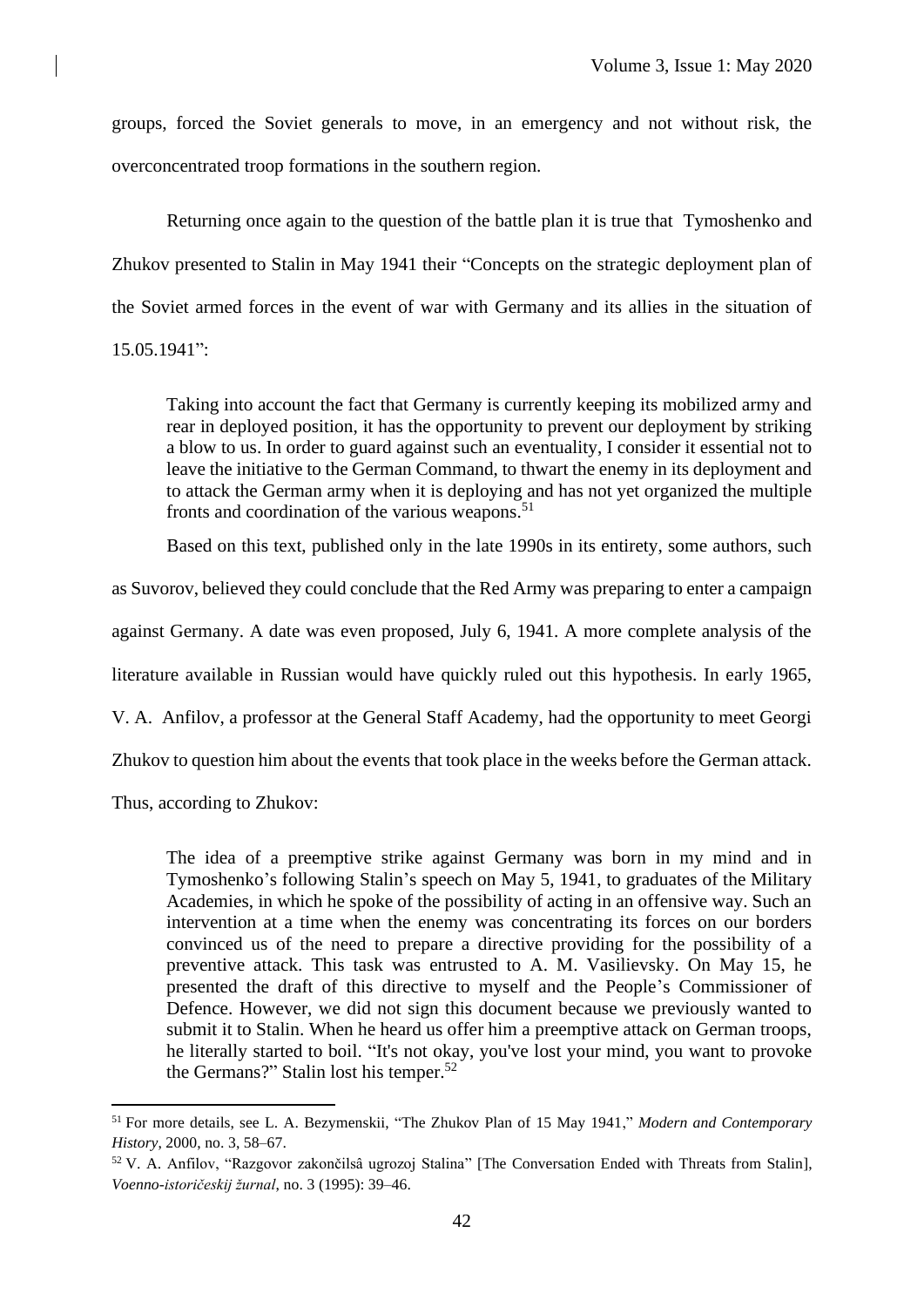Despite this crucial testimony denying the preparation of a preventive attack, troop movements from the east of the country are documented as early as mid-May. These movements took place just one month after the signing, on April 13, 1941, of a nonaggression pact with Japan, which freed up the troops stationed at the Chinese border and allowed the Soviet leadership to use them on the western borders.

In mid-May, troops from the 16th, 19th, 21st, and 22nd armies left the Military Districts of Baikal, North Caucasus, Volga, and Urals to take up positions by July 10 on the Western Dvina and Dnieper. The transfer of these troops was carried out by train, according to a movement chart corresponding to that of peacetime. In addition, a clandestine mobilization of troops began in the first half of June under the pretext of a recall of reservists for manoeuvres. In the end, more than eight hundred thousand additional soldiers were in uniform.

At the end of the first half of June, the strategic deployment of Soviet troops became even more important. In accordance with the directives of the Supreme Headquarters, thirtytwo reserve divisions of the border Military Districts began to operate in night stages in order to be deployed on July 1 to an area twenty to eighty kilometres from the border. These troop movements were accompanied by an increase in meetings between Stalin and the military on May 10, 12, 19, and 23.

On June 13, Tymoshenko again asked Stalin for authorization to set up the first wave armies in accordance with the deployment plan. However, Stalin refused again. Under these conditions, the strategic deployment of the Red Army proceeded without following the initial plan and without covering forces, responsible for containing a German attack, being put on alert.

On analysis, however, some disturbing elements can be seen in the explanation of this "strange defeat" constituted by the German attack of June 22, 1941. First of all, Soviet